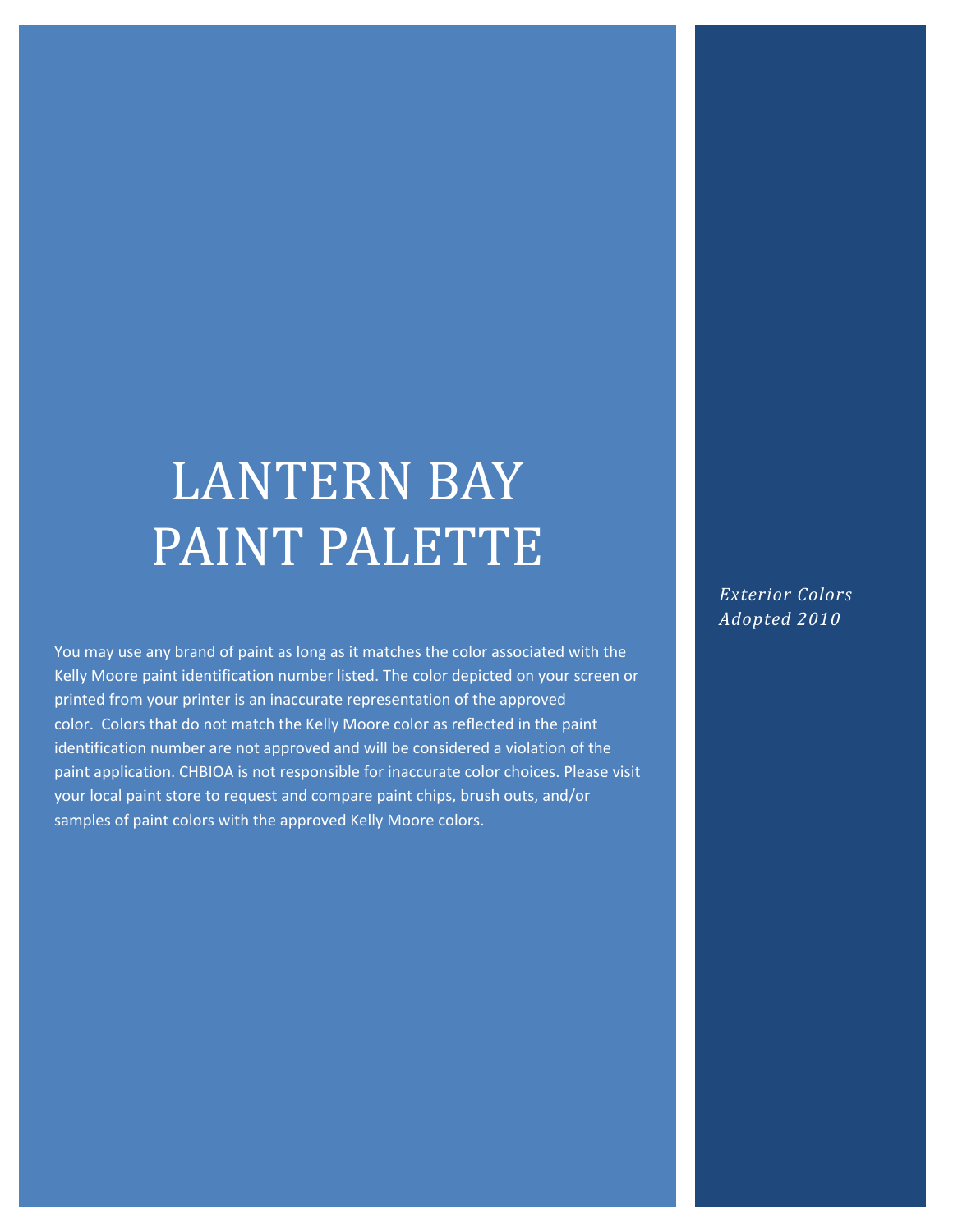# **TRIM COLOR OPTIONS:** *(pick one)* **SIDING COLOR: ACCENT COLOR OPTIONS:** *(pick one; optional)* **New Linen** 29 **Columbia** KM3921-1 **Patchy Fog** KM3826-1 **Gidget's Secret** KM3854-3 **Equinox** AC70-N **Last Light** KM3774-3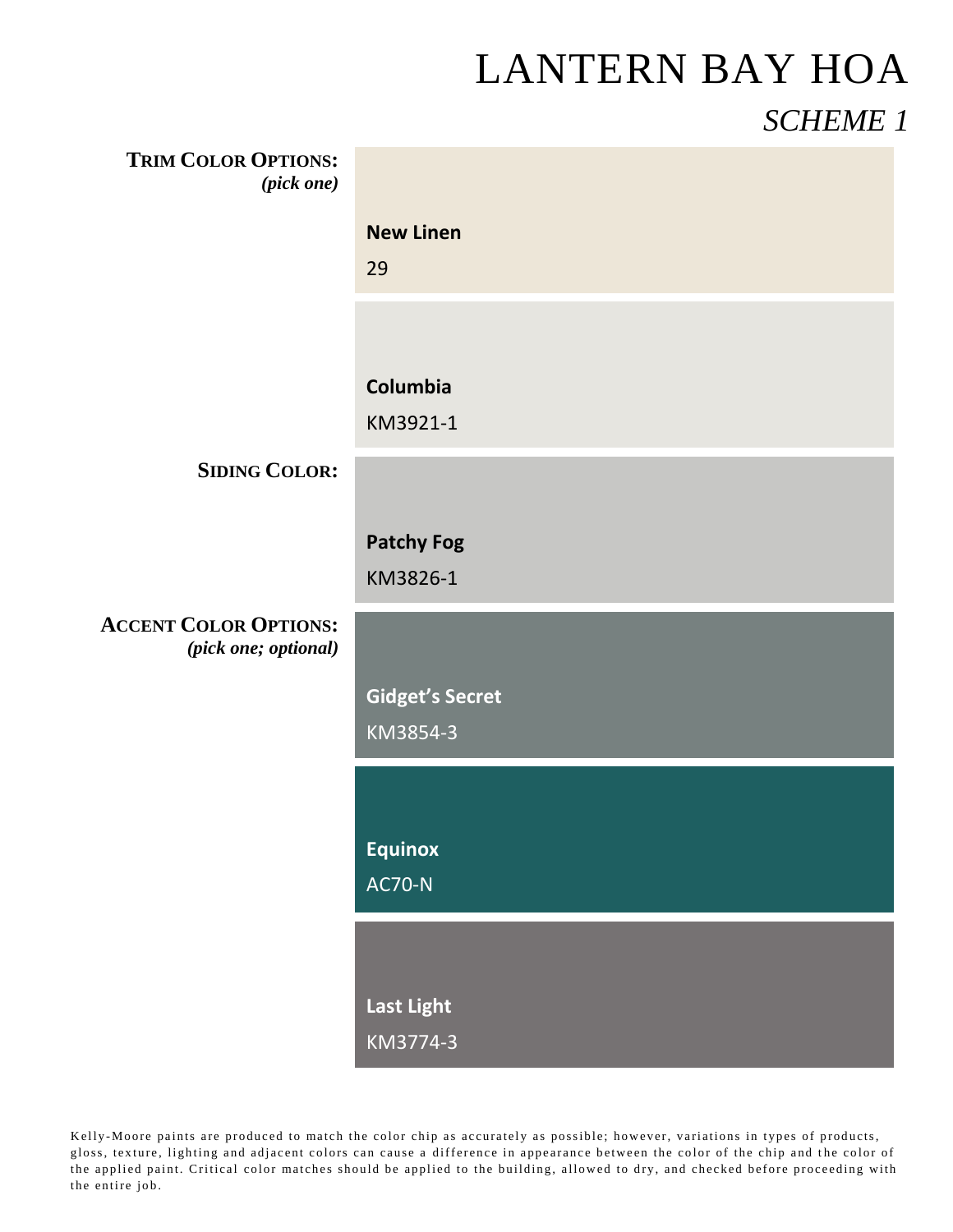| <b>TRIM COLOR OPTIONS:</b><br>(pick one)             |                      |
|------------------------------------------------------|----------------------|
|                                                      | <b>Frost</b>         |
|                                                      | 14                   |
|                                                      |                      |
|                                                      | <b>Cedar Shingle</b> |
|                                                      | KM3949-2             |
| <b>SIDING COLOR:</b>                                 |                      |
|                                                      | <b>Meadow Brook</b>  |
|                                                      | KM3948-2             |
| <b>ACCENT COLOR OPTIONS:</b><br>(pick one; optional) |                      |
|                                                      | <b>Port Alice</b>    |
|                                                      | KM3902-3             |
|                                                      |                      |
|                                                      | <b>Hampstead</b>     |
|                                                      | KM3919-3             |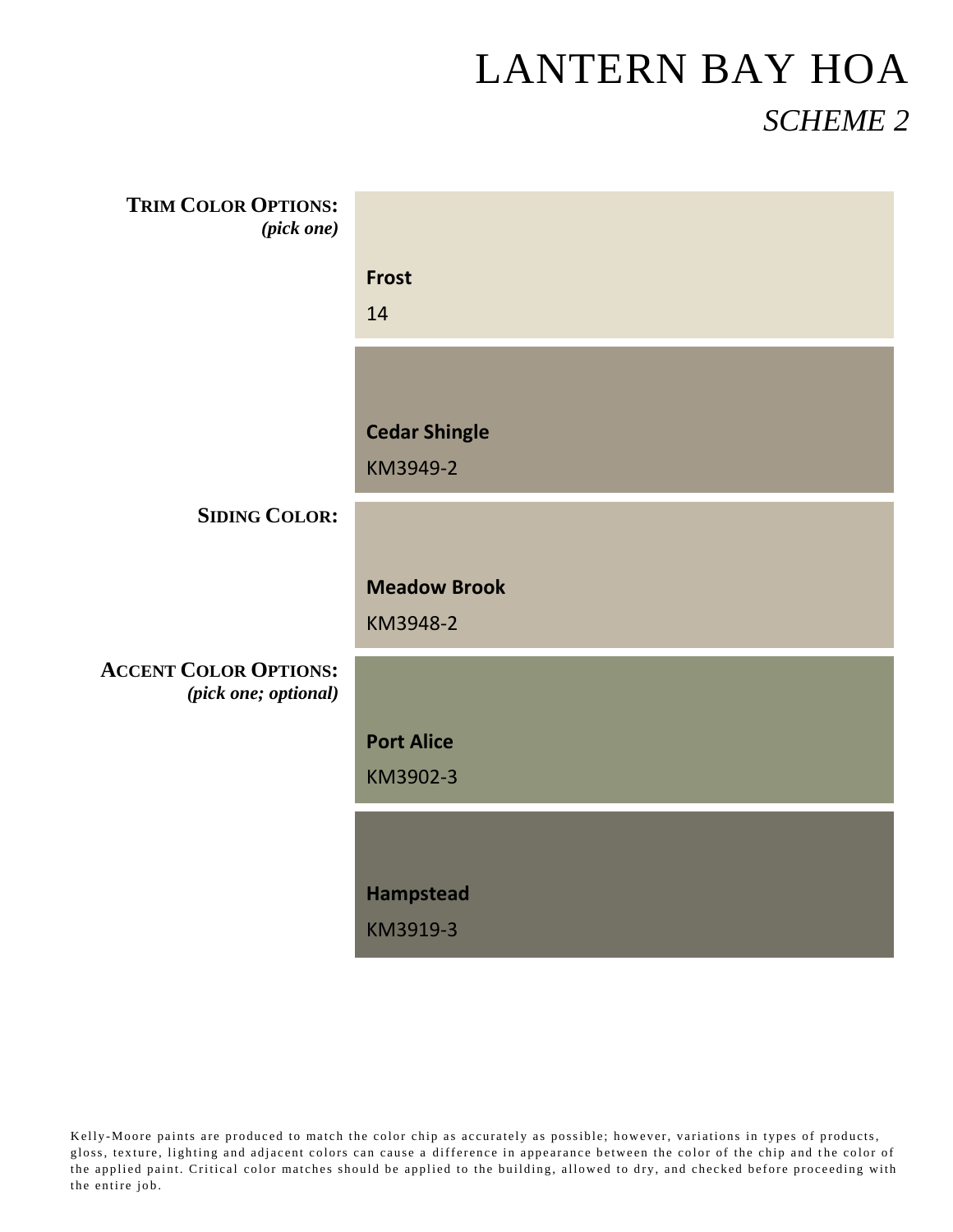| <b>TRIM COLOR OPTIONS:</b><br>(pick one)             |                         |
|------------------------------------------------------|-------------------------|
|                                                      | Columbia                |
|                                                      | KM3921-1                |
|                                                      |                         |
|                                                      | <b>Everglades</b>       |
|                                                      | <b>KM713-M</b>          |
| <b>SIDING COLOR:</b>                                 |                         |
|                                                      | <b>Masolino</b>         |
|                                                      | <b>KM712-M</b>          |
| <b>ACCENT COLOR OPTIONS:</b><br>(pick one; optional) |                         |
|                                                      | Sprucetone              |
|                                                      | <b>KM396-D</b>          |
|                                                      |                         |
|                                                      | <b>Long View Garden</b> |
|                                                      | KM3870-3                |
|                                                      |                         |
|                                                      | <b>Everglades</b>       |
|                                                      | <b>KM713-M</b>          |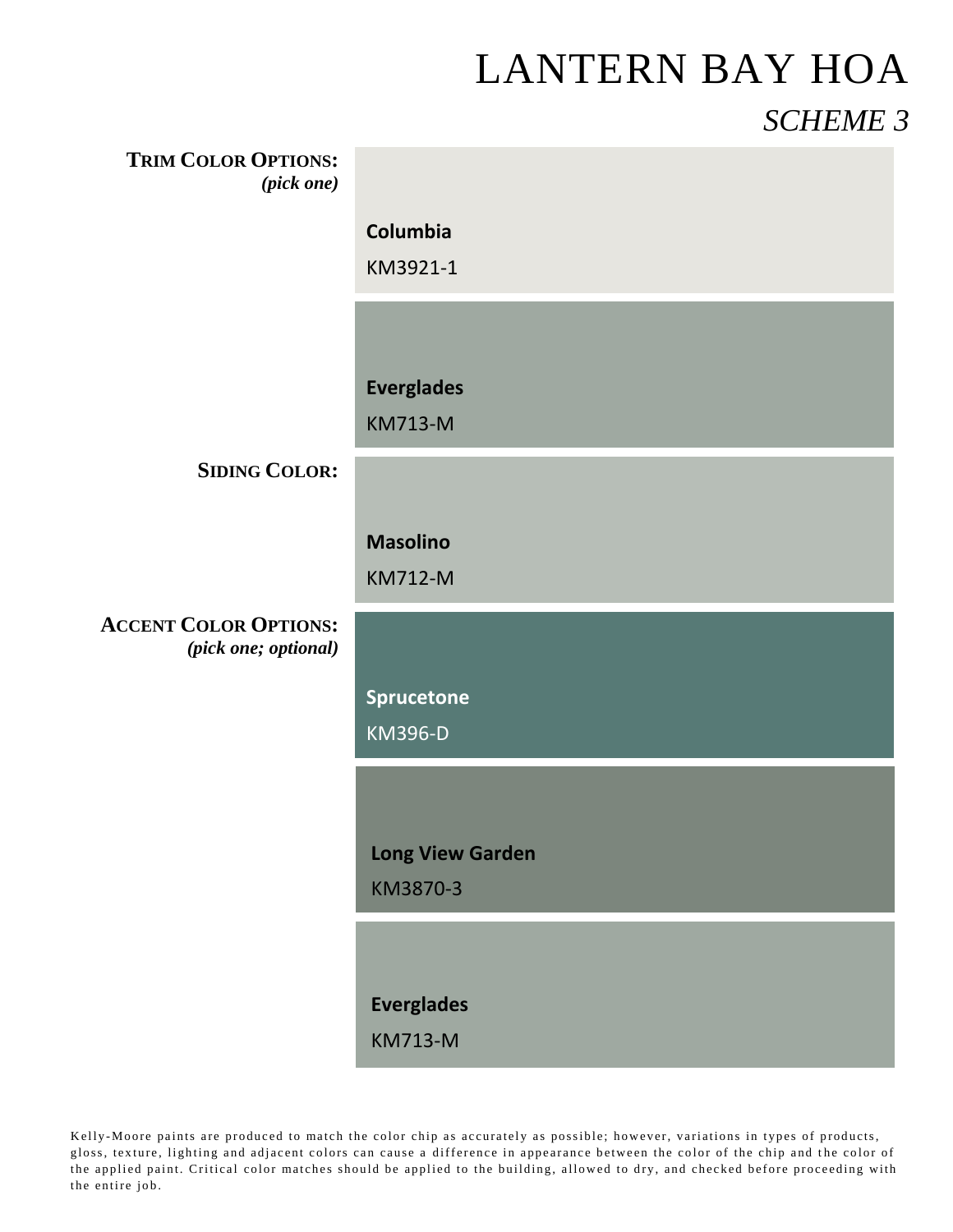| <b>TRIM COLOR OPTIONS:</b><br>$(pick \ one)$         |                               |
|------------------------------------------------------|-------------------------------|
|                                                      | <b>Pale Ivory</b><br>KM3489-1 |
|                                                      |                               |
|                                                      | Columbia<br>KM3921-1          |
| <b>SIDING COLOR:</b>                                 |                               |
|                                                      | <b>Patchy Fog</b><br>KM3826-1 |
| <b>ACCENT COLOR OPTIONS:</b><br>(pick one; optional) |                               |
|                                                      | <b>Scatman Blue</b>           |
|                                                      | <b>HLS4265</b>                |
|                                                      |                               |
|                                                      | <b>Grey Matters</b>           |
|                                                      |                               |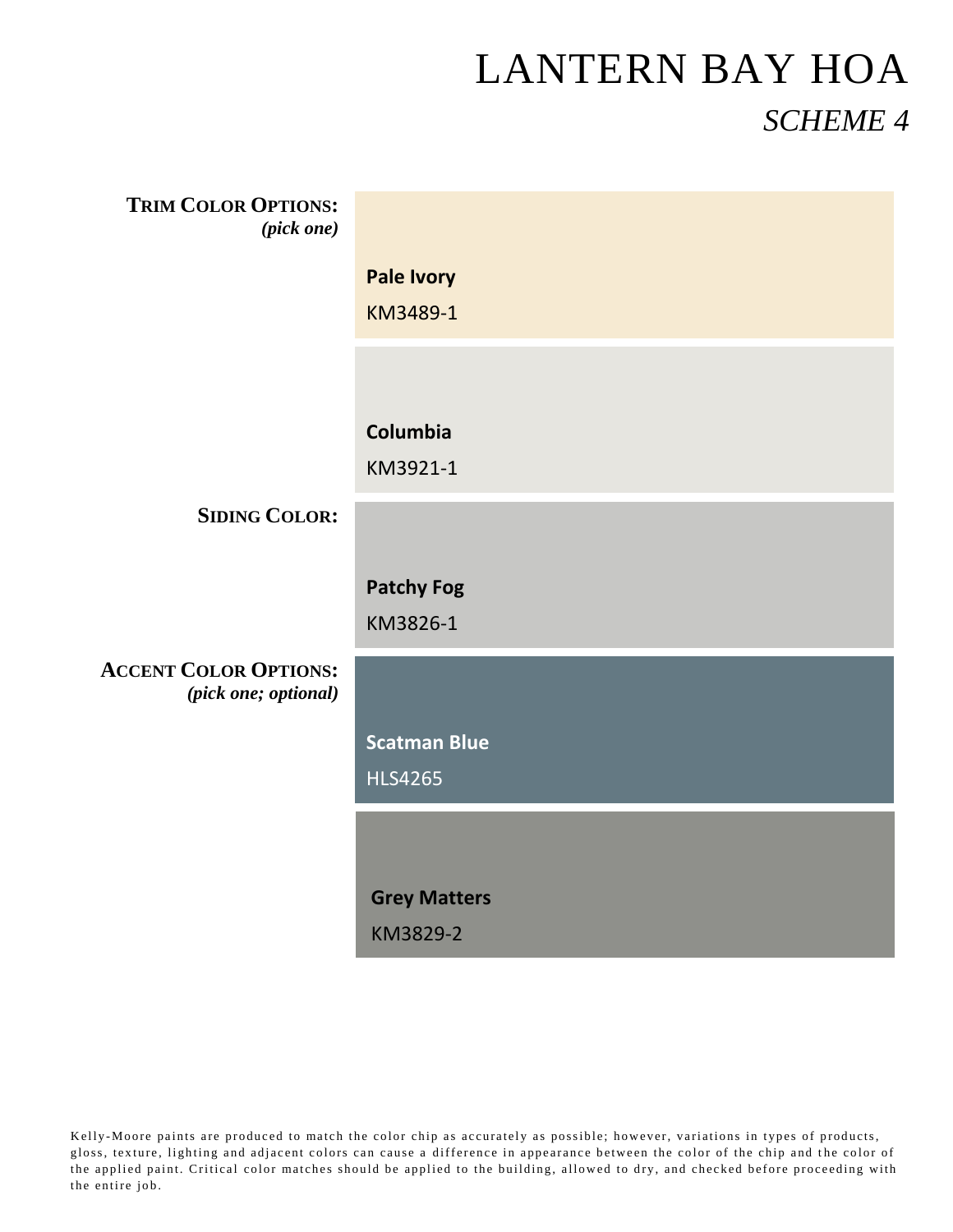| <b>TRIM COLOR OPTIONS:</b><br>$(pick \ one)$         |                                       |
|------------------------------------------------------|---------------------------------------|
|                                                      | <b>Craggy Bluff</b><br><b>KM695-M</b> |
|                                                      |                                       |
|                                                      | <b>Sandalwood Tan</b><br>KM3966-3     |
| <b>SIDING COLOR:</b>                                 |                                       |
|                                                      | <b>Tropical Straw</b><br>KM3987-1     |
| <b>ACCENT COLOR OPTIONS:</b><br>(pick one; optional) |                                       |
|                                                      | <b>Bravado</b><br>160                 |
|                                                      |                                       |
|                                                      | <b>Cedar Shingle</b><br>KM3949-2      |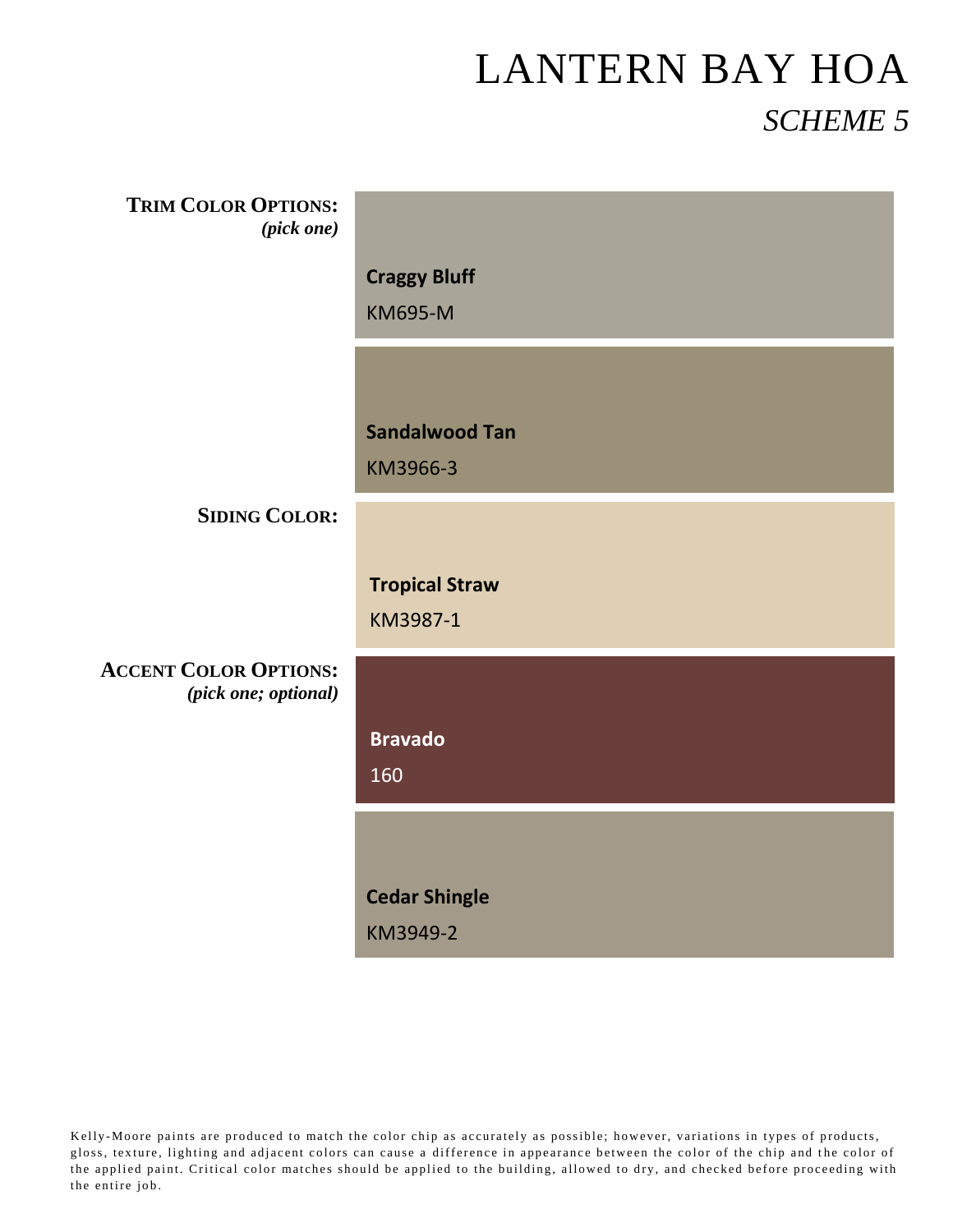| <b>TRIM COLOR OPTIONS:</b><br>(pick one)             |                                       |
|------------------------------------------------------|---------------------------------------|
|                                                      | <b>Pale Ivory</b><br>KM3489-1         |
|                                                      | <b>Sand Pebble</b><br>171             |
| <b>SIDING COLOR:</b>                                 |                                       |
|                                                      | Graystone<br>230                      |
| <b>ACCENT COLOR OPTIONS:</b><br>(pick one; optional) |                                       |
|                                                      | <b>Olympia Ivy</b><br><b>HLS 4226</b> |
|                                                      |                                       |
|                                                      | <b>Long View Garden</b><br>KM3870-3   |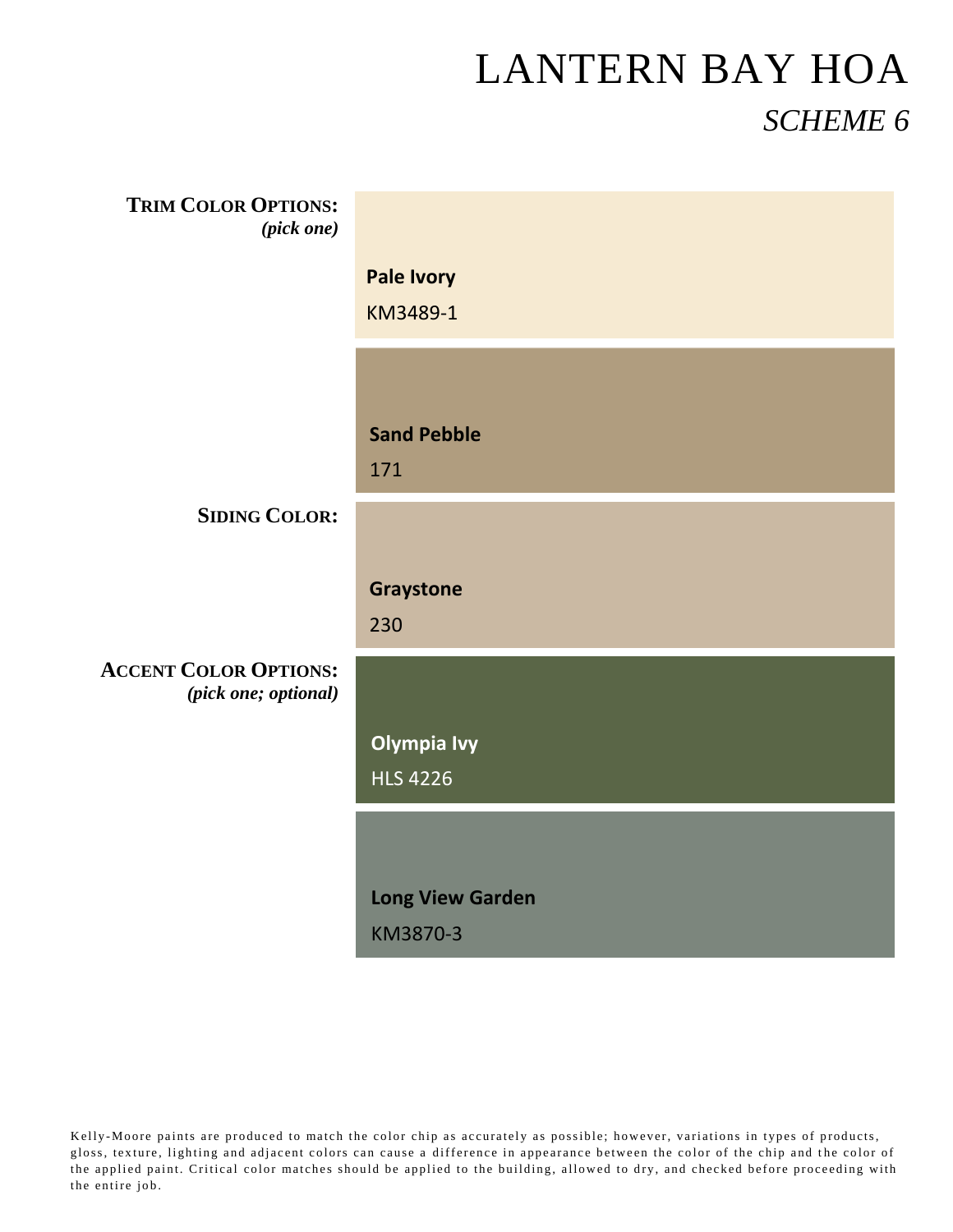| <b>TRIM COLOR OPTIONS:</b><br>(pick one)             |                            |
|------------------------------------------------------|----------------------------|
|                                                      | <b>Earth Stone</b>         |
|                                                      | KM3972-2                   |
|                                                      |                            |
|                                                      | <b>Bone</b>                |
|                                                      | 27                         |
| <b>SIDING COLOR:</b>                                 |                            |
|                                                      |                            |
|                                                      | Jute                       |
|                                                      | KM3940-1                   |
| <b>ACCENT COLOR OPTIONS:</b><br>(pick one; optional) |                            |
|                                                      | <b>San Francisco Mauve</b> |
|                                                      | <b>HLS 4275</b>            |
|                                                      |                            |
|                                                      | <b>Rockvale</b>            |
|                                                      | KM3950-3                   |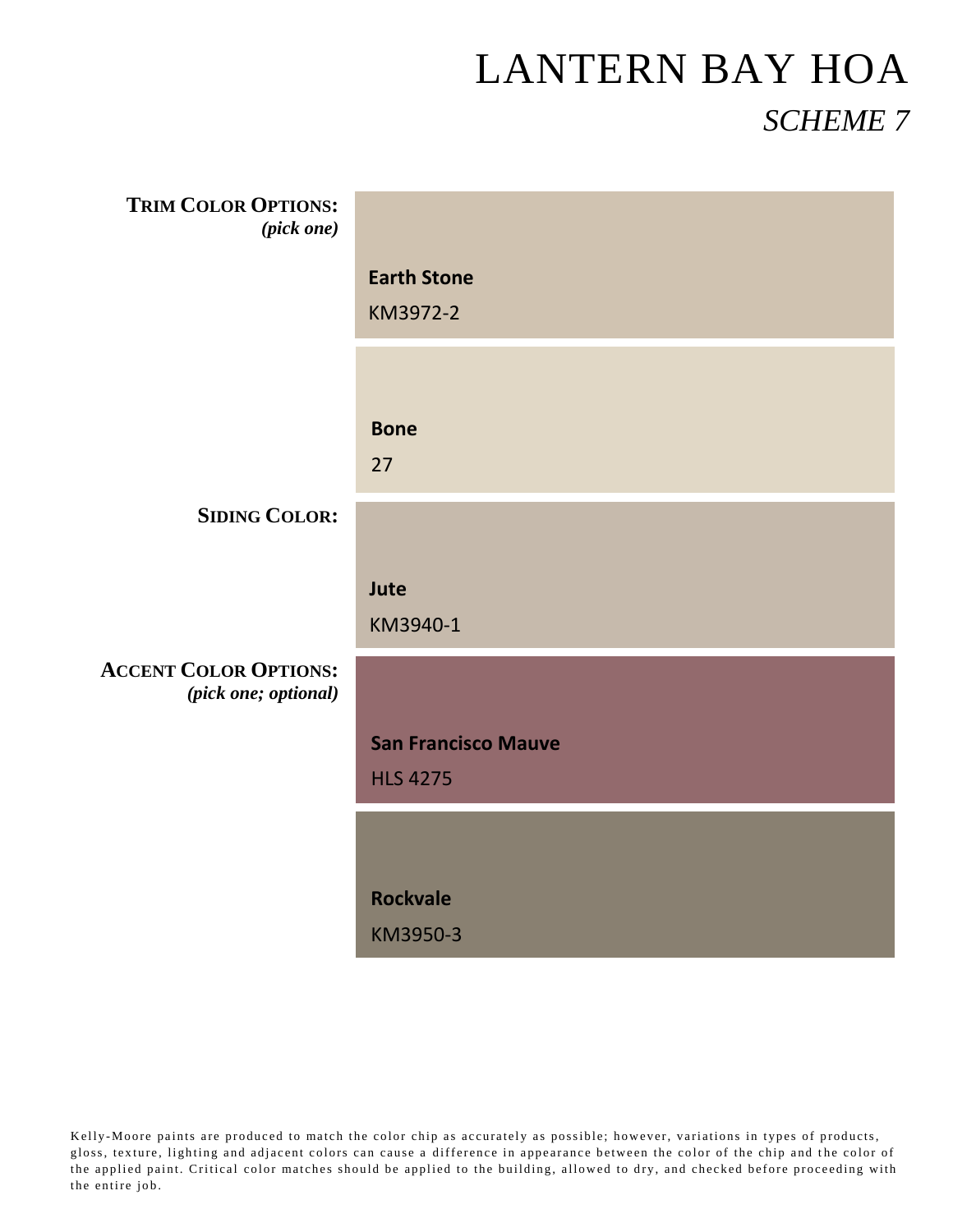| <b>TRIM COLOR OPTIONS:</b><br>(pick one)             |                                          |
|------------------------------------------------------|------------------------------------------|
|                                                      | <b>Pale Ivory</b><br>KM3489-1            |
| (Serengeti Safari can be used as<br>trim or accent)  |                                          |
|                                                      | Serengeti Safari<br>KM3989-2             |
| <b>SIDING COLOR:</b>                                 |                                          |
|                                                      | <b>Tropical Straw</b><br>KM3987-1        |
| <b>ACCENT COLOR OPTIONS:</b><br>(pick one; optional) |                                          |
|                                                      | <b>Olympia Ivy</b><br><b>HLS 4226</b>    |
|                                                      |                                          |
|                                                      | <b>Limbert Leather</b><br><b>HLS4217</b> |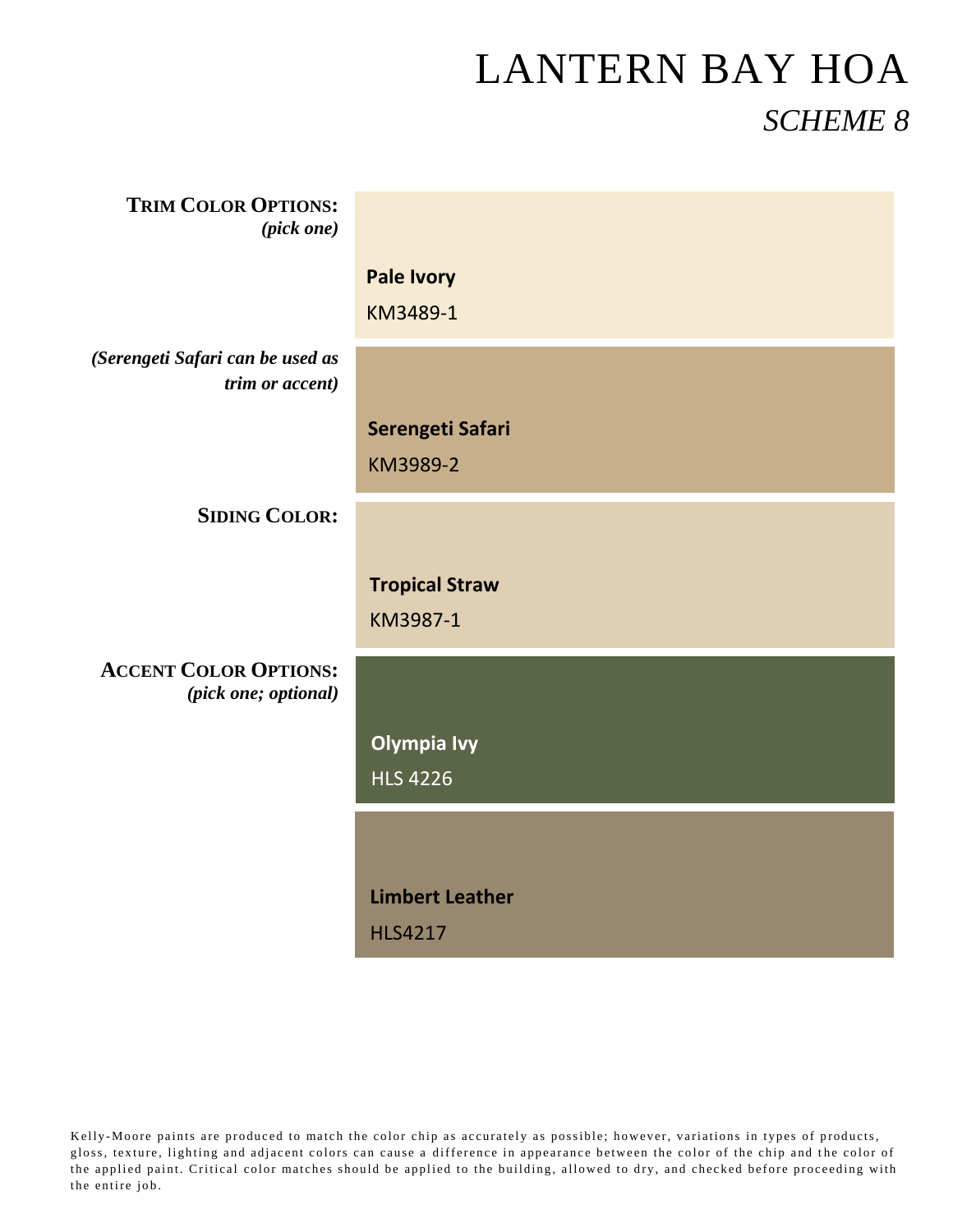| <b>TRIM COLOR OPTIONS:</b><br>(pick one)             |                                     |
|------------------------------------------------------|-------------------------------------|
|                                                      | <b>Limestone Ridge</b><br>KM4002-1  |
|                                                      |                                     |
|                                                      | <b>Whisper of White</b><br>KM4017-1 |
| <b>SIDING COLOR:</b>                                 |                                     |
|                                                      | <b>Nevada Peak</b><br>KM4188-2      |
| <b>ACCENT COLOR OPTIONS:</b><br>(pick one; optional) |                                     |
|                                                      | <b>Cranberry Craze</b>              |
|                                                      | KM4200-5                            |
|                                                      |                                     |
|                                                      | <b>Coffee Ole'</b>                  |
|                                                      | <b>KM564-D</b>                      |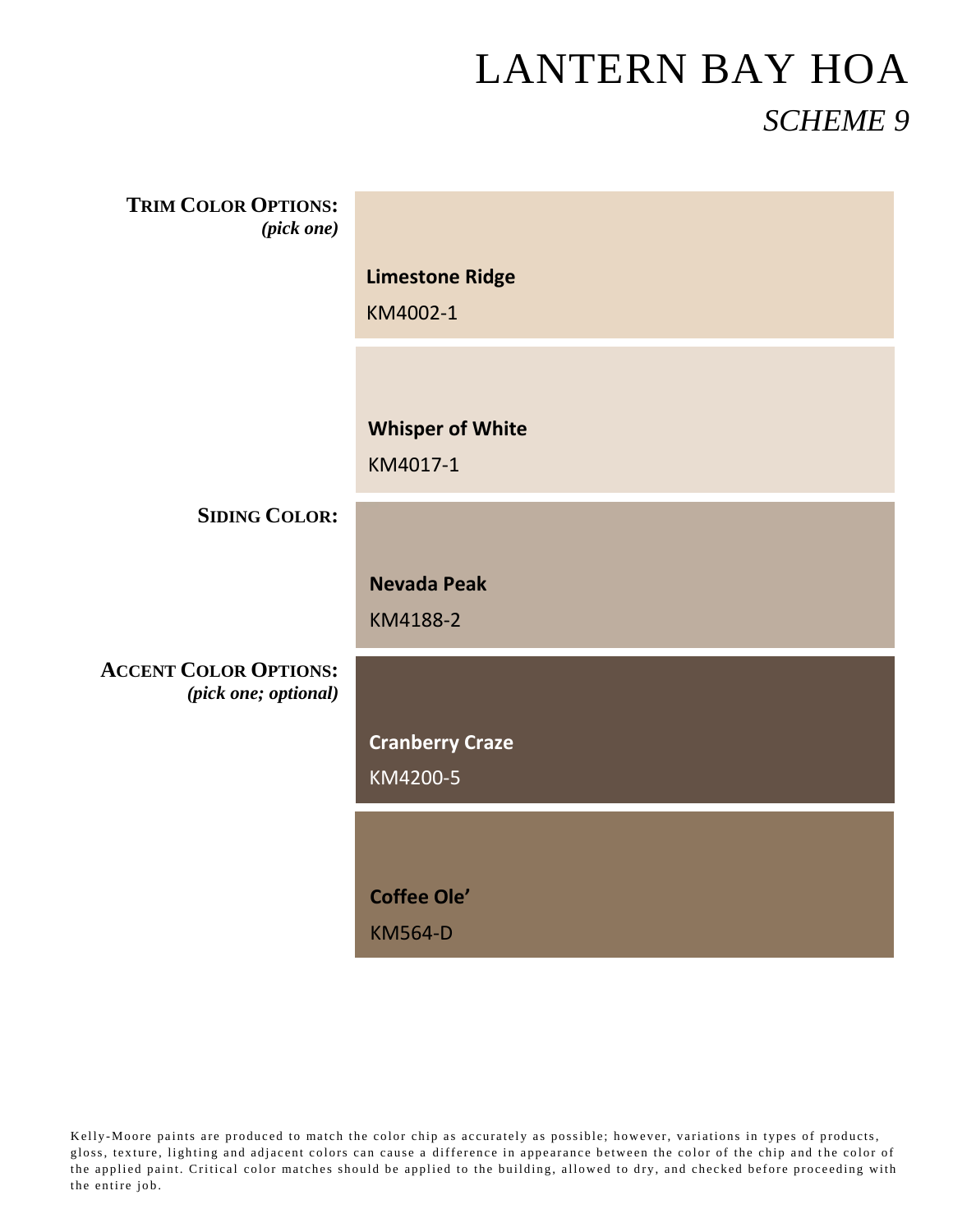| <b>TRIM COLOR OPTIONS:</b><br>(pick one)             |                                       |
|------------------------------------------------------|---------------------------------------|
|                                                      | Pale Ivory<br>KM3489-1                |
|                                                      | <b>Victorian Gold</b><br>KM4005-2     |
| <b>SIDING COLOR:</b>                                 |                                       |
|                                                      | <b>Star of the Garden</b><br>KM4004-2 |
| <b>ACCENT COLOR OPTIONS:</b><br>(pick one; optional) |                                       |
|                                                      | In The Dark<br>KM3784-5               |
|                                                      |                                       |
|                                                      | <b>Gold Promise</b><br>KM4006-3       |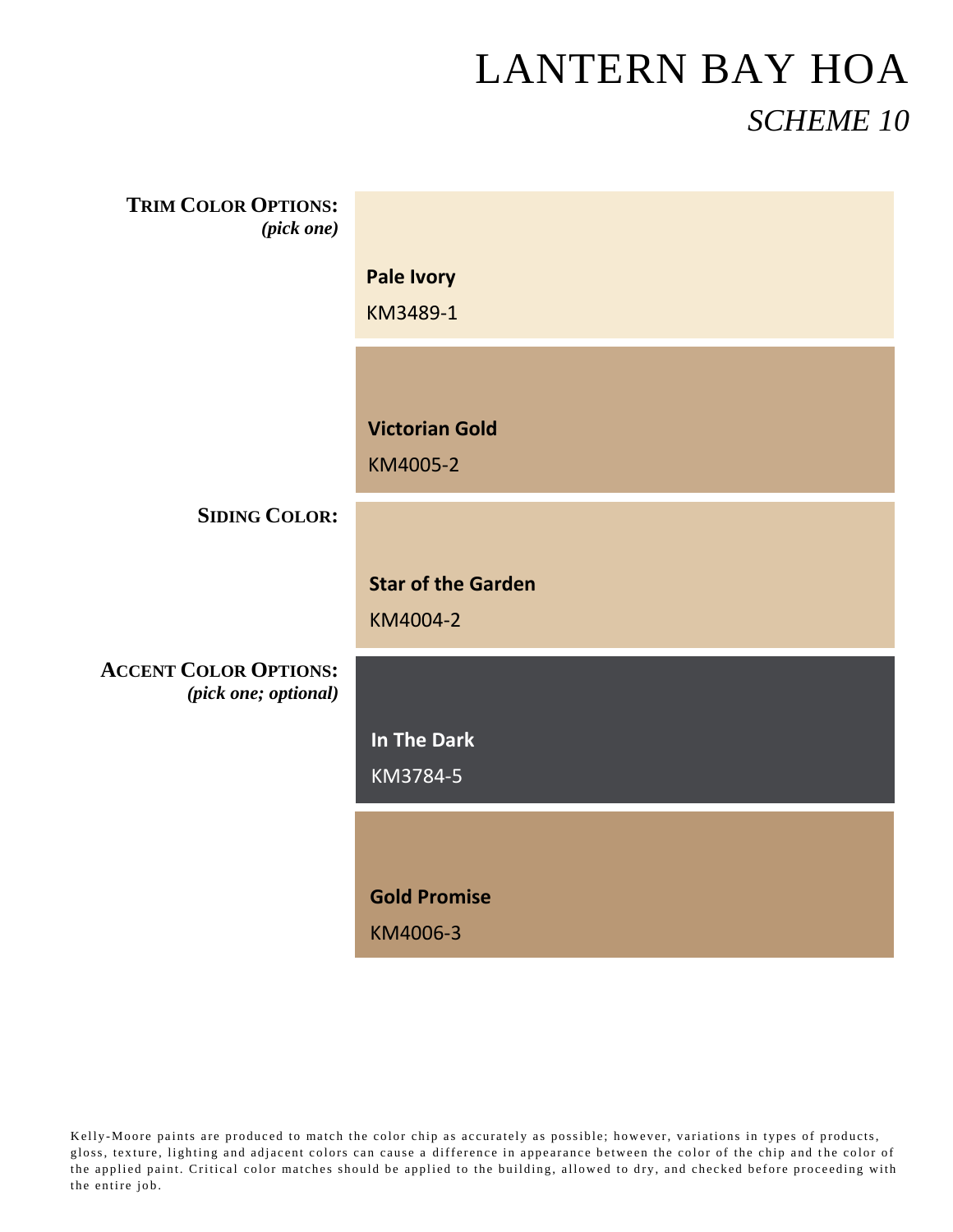| <b>TRIM COLOR:</b>                                   |                                       |
|------------------------------------------------------|---------------------------------------|
|                                                      | <b>Frost</b><br>14                    |
| <b>SIDING COLOR:</b>                                 |                                       |
|                                                      | <b>Star of the Garden</b><br>KM4004-2 |
| <b>ACCENT COLOR OPTIONS:</b><br>(pick one; optional) |                                       |
|                                                      | <b>Caramel Mountain</b><br>KM4015-3   |
|                                                      |                                       |
|                                                      | <b>Gold Promise</b><br>KM4006-3       |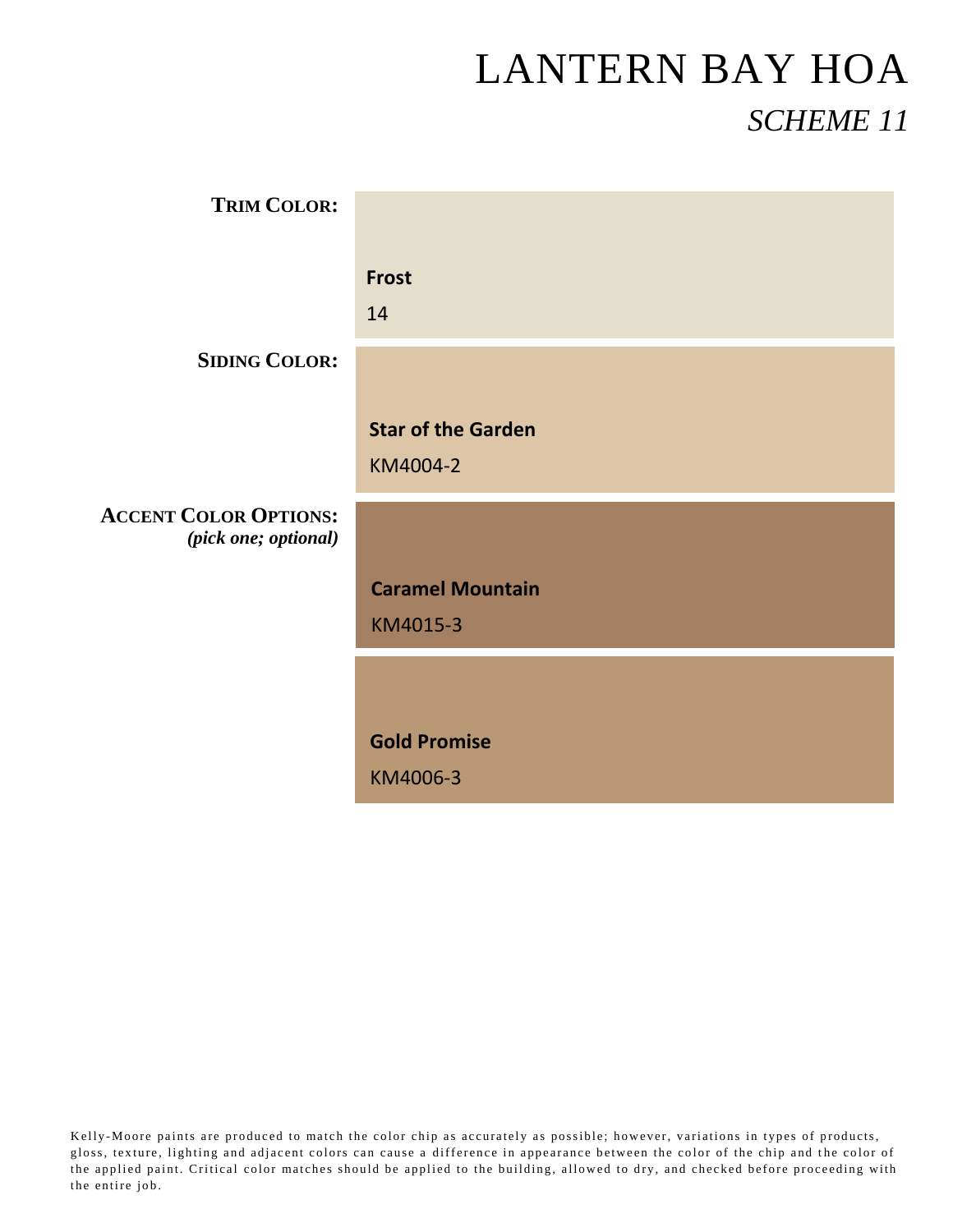| <b>TRIM COLOR OPTIONS:</b><br>(pick one)       |                       |
|------------------------------------------------|-----------------------|
|                                                | <b>Frost</b>          |
|                                                | 14                    |
| (Cushy Suede can be used as<br>trim or accent) |                       |
|                                                | <b>Cushy Suede</b>    |
|                                                | KM4022-2              |
| (Del Covina can be used as<br>trim or accent)  |                       |
|                                                | <b>Del Covina</b>     |
|                                                | <b>KM720-D</b>        |
| <b>SIDING COLOR:</b>                           |                       |
|                                                |                       |
|                                                | <b>Stilwell Beige</b> |
|                                                | KM4010-1              |
| <b>ACCENT COLOR:</b><br>(optional)             |                       |
|                                                | <b>Pineview</b>       |
|                                                | KM3893-2              |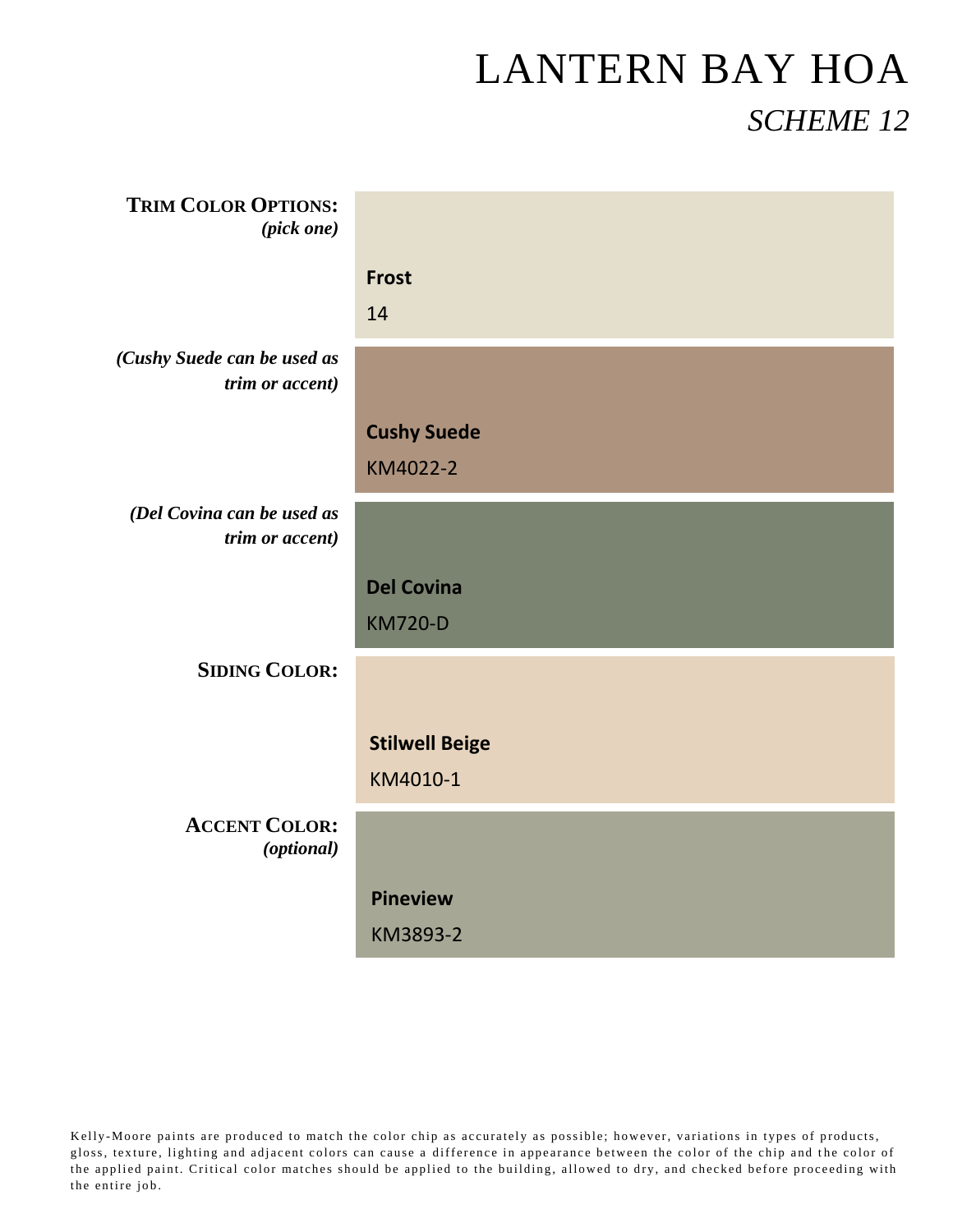| <b>TRIM COLOR OPTIONS:</b><br>(pick one)          |                                  |
|---------------------------------------------------|----------------------------------|
|                                                   | <b>Pale Ivory</b><br>KM3489-1    |
| (Triangle Lodge can be used as<br>trim or accent) |                                  |
|                                                   | <b>Triangle Lodge</b>            |
| <b>SIDING COLOR:</b>                              | <b>KM558-D</b>                   |
|                                                   | <b>Skin Light</b>                |
| <b>ACCENT COLOR OPTIONS:</b>                      | KM3995-1                         |
| (pick one; optional)                              | <b>Five O'Clock Shadow</b>       |
|                                                   | KM3783-3                         |
|                                                   |                                  |
|                                                   | <b>African Plain</b><br>KM3975-3 |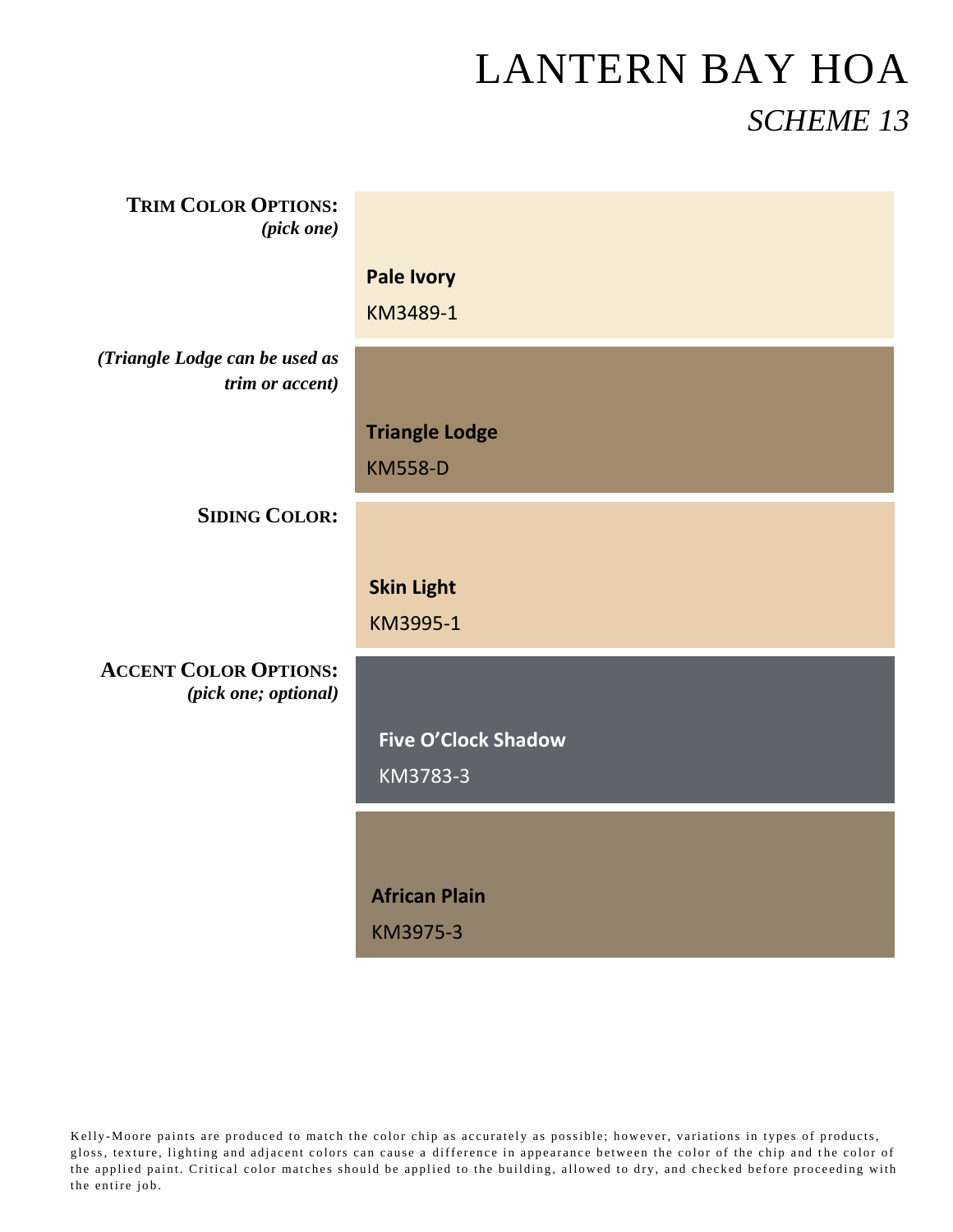| <b>TRIM COLOR OPTIONS:</b><br>$(pick \ one)$         |                                   |
|------------------------------------------------------|-----------------------------------|
|                                                      | <b>Pale Ivory</b><br>KM3489-1     |
|                                                      | <b>Angel Cloud</b>                |
|                                                      | OW237-1                           |
| <b>SIDING COLOR:</b>                                 |                                   |
|                                                      | <b>Movie Time</b><br>OW259-1      |
| <b>ACCENT COLOR OPTIONS:</b><br>(pick one; optional) |                                   |
|                                                      | <b>Slippery Shale</b><br>KM3845-2 |
|                                                      |                                   |
|                                                      | <b>Gothic Grey</b><br>KM3837-2    |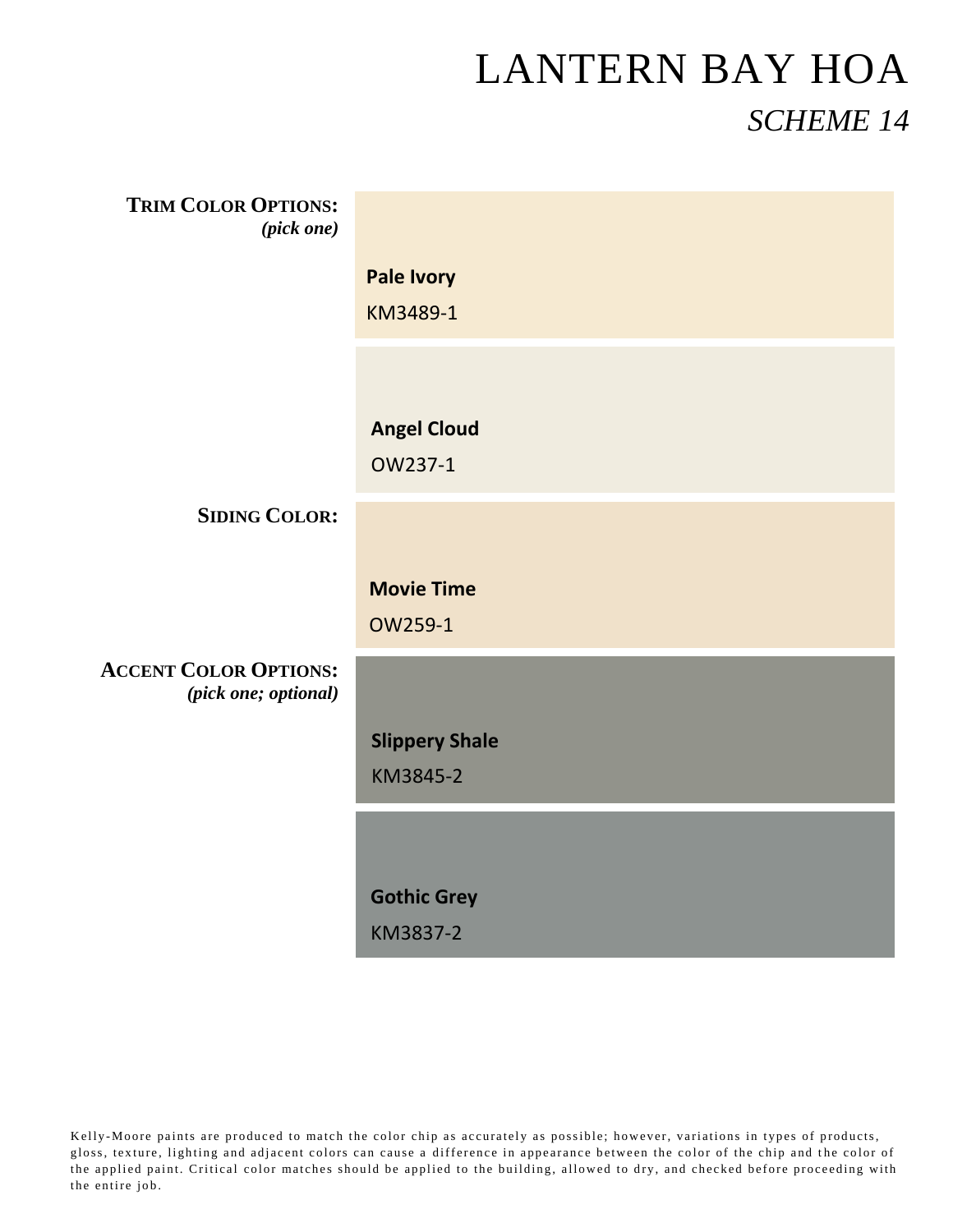| <b>TRIM COLOR OPTIONS:</b><br>(pick one) |                       |
|------------------------------------------|-----------------------|
|                                          | <b>Pale Ivory</b>     |
|                                          | KM3489-1              |
|                                          |                       |
|                                          | <b>Victorian Gold</b> |
|                                          | KM4005-2              |
| <b>SIDING COLOR:</b>                     |                       |
|                                          | <b>Tropic Breeze</b>  |
|                                          | <b>KM550-M</b>        |
| <b>ACCENT COLOR:</b><br>(optional)       |                       |
|                                          | <b>Gold Promise</b>   |
|                                          | KM4006-3              |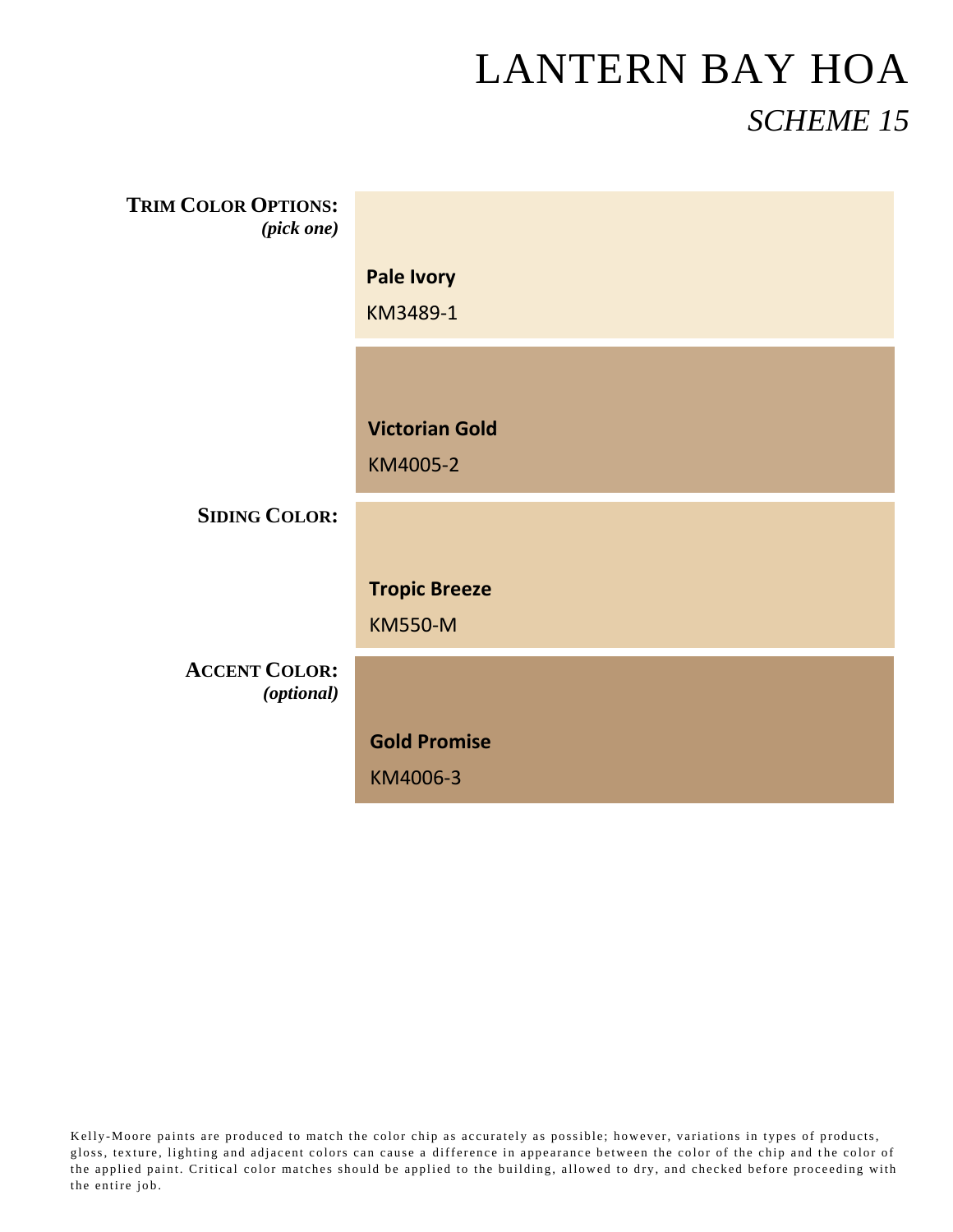| <b>TRIM COLOR OPTIONS:</b>                           |                          |
|------------------------------------------------------|--------------------------|
| $(pick \ one)$                                       |                          |
|                                                      | <b>Palomino Pony</b>     |
|                                                      |                          |
|                                                      | KM4020-1                 |
| (Everglades can be used as trim                      |                          |
| or accent)                                           |                          |
|                                                      |                          |
|                                                      | <b>Everglades</b>        |
|                                                      | <b>KM713-M</b>           |
| <b>SIDING COLOR:</b>                                 |                          |
|                                                      |                          |
|                                                      |                          |
|                                                      | <b>Bone</b>              |
|                                                      | 27                       |
|                                                      |                          |
| <b>ACCENT COLOR OPTIONS:</b><br>(pick one; optional) |                          |
|                                                      |                          |
|                                                      | <b>Made In The Shade</b> |
|                                                      | KM3790-3                 |
|                                                      |                          |
|                                                      |                          |
|                                                      |                          |
|                                                      | <b>Long View Garden</b>  |
|                                                      |                          |
|                                                      | KM3870-3                 |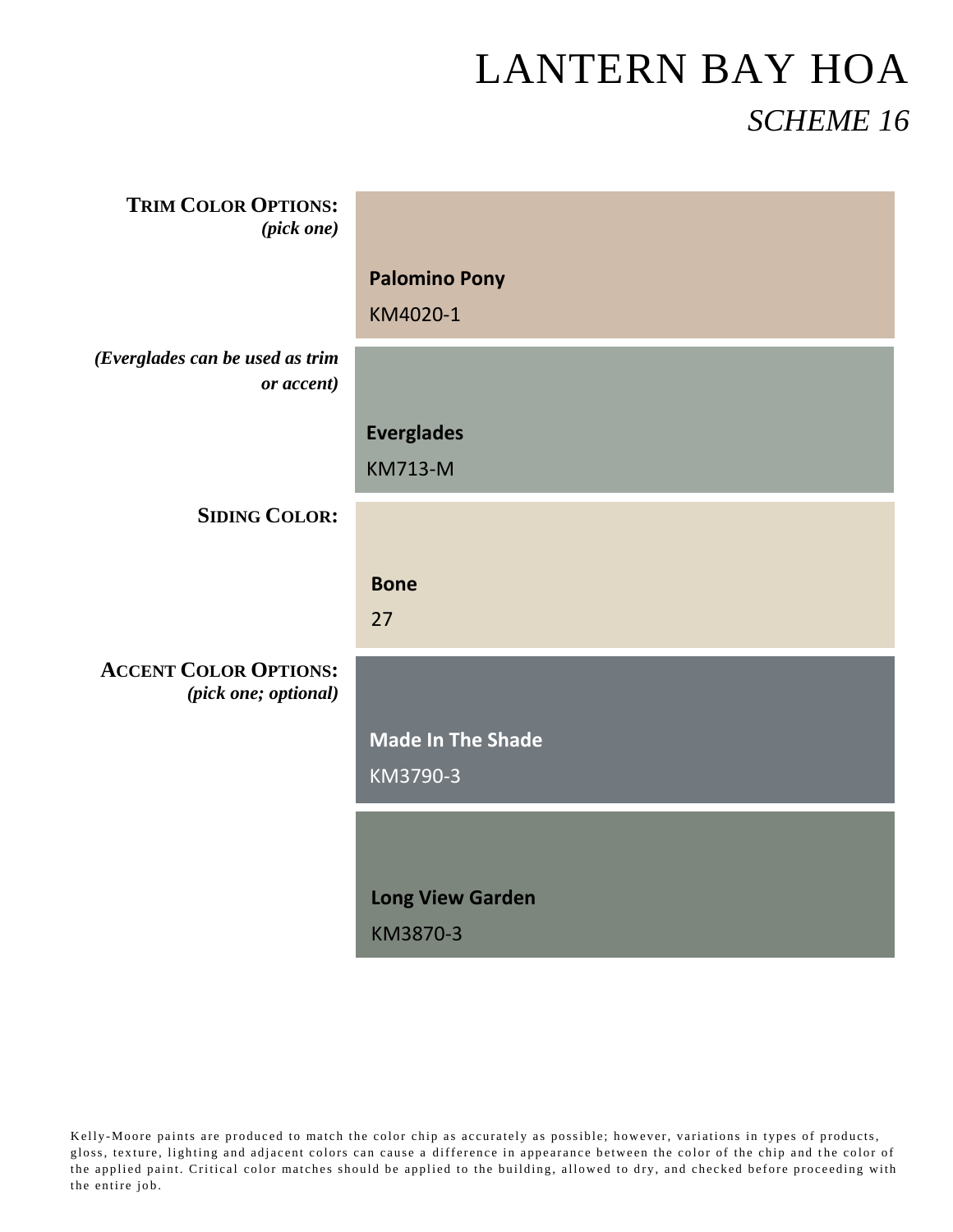| <b>TRIM COLOR OPTIONS:</b><br>$(pick \ one)$         |                       |
|------------------------------------------------------|-----------------------|
|                                                      | <b>Craggy Bluff</b>   |
|                                                      | <b>KM695-M</b>        |
|                                                      |                       |
|                                                      | <b>Taravel</b>        |
|                                                      | OW236-1               |
| <b>SIDING COLOR:</b>                                 |                       |
|                                                      | <b>Tropical Straw</b> |
|                                                      | KM3987-1              |
| <b>ACCENT COLOR OPTIONS:</b><br>(pick one; optional) |                       |
|                                                      | <b>Dark Glasses</b>   |
|                                                      | AC256-5               |
|                                                      |                       |
|                                                      | <b>Voysey Gray</b>    |
|                                                      | <b>HLS4233</b>        |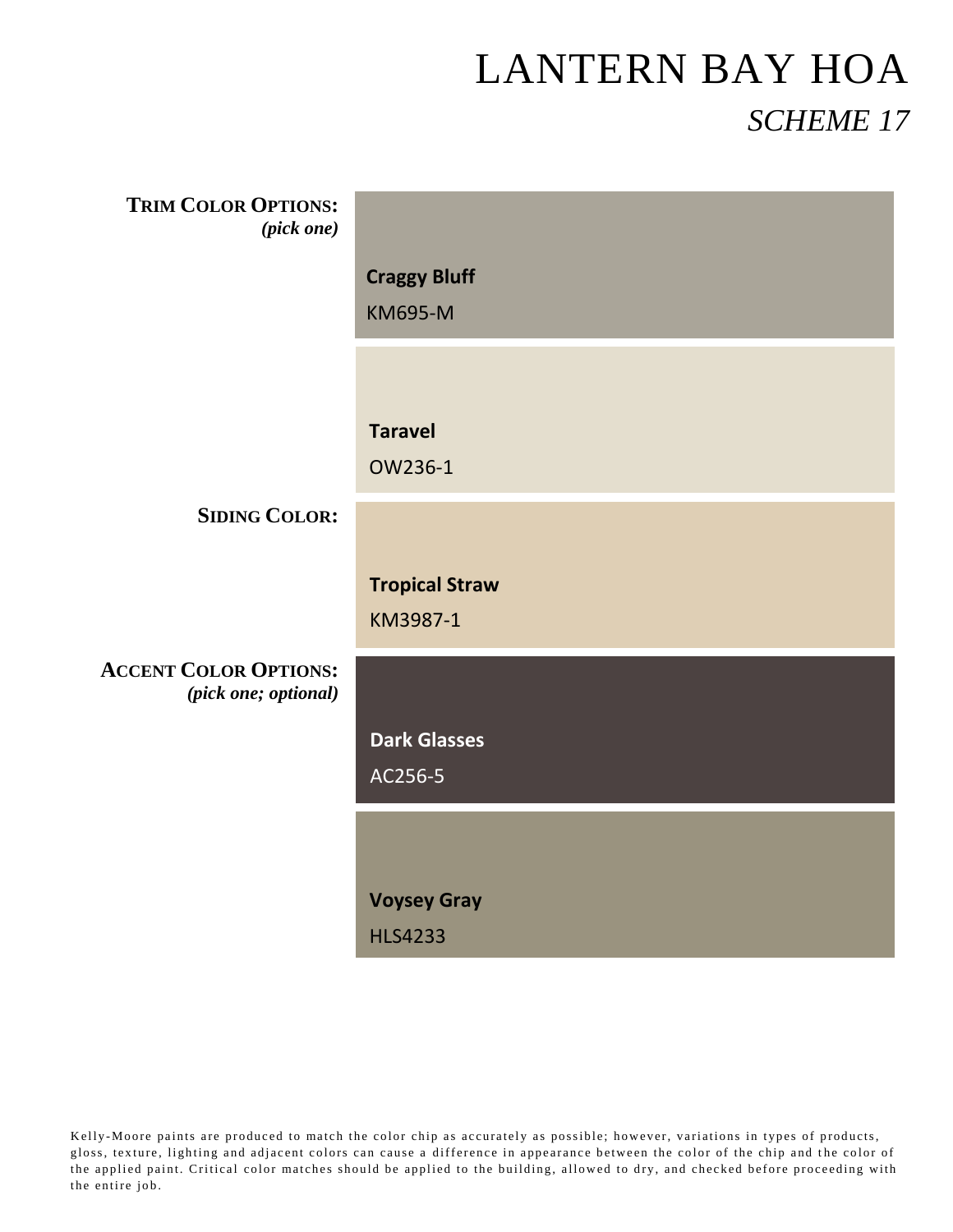| <b>TRIM COLOR OPTIONS:</b><br>(pick one)             |                                     |
|------------------------------------------------------|-------------------------------------|
|                                                      | <b>Sand Castle</b><br>KM3963-1      |
|                                                      |                                     |
|                                                      | <b>Whispering Smoke</b><br>KM3825-1 |
| <b>SIDING COLOR:</b>                                 |                                     |
|                                                      | Pale Ivory<br>KM3489-1              |
| <b>ACCENT COLOR OPTIONS:</b><br>(pick one; optional) |                                     |
|                                                      | <b>Del Covina</b>                   |
|                                                      | <b>KM720-D</b>                      |
|                                                      |                                     |
|                                                      | <b>Mirador</b>                      |
|                                                      | KM3797-2                            |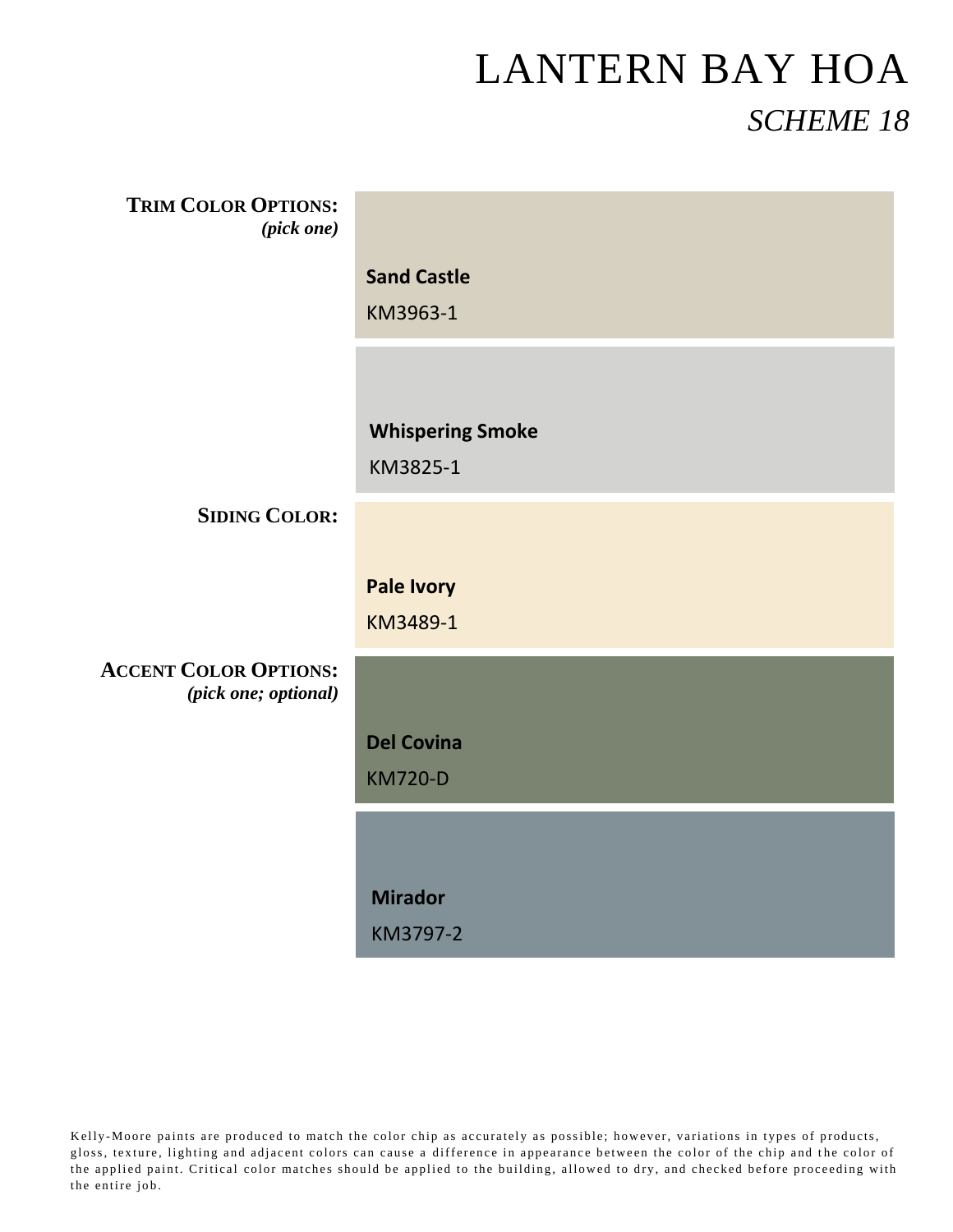| <b>TRIM COLOR OPTIONS:</b><br>(pick one)             |                                      |
|------------------------------------------------------|--------------------------------------|
|                                                      | <b>Craggy Bluff</b>                  |
|                                                      | <b>KM695-M</b>                       |
|                                                      |                                      |
|                                                      | <b>Bone</b>                          |
|                                                      | 27                                   |
| <b>SIDING COLOR:</b>                                 |                                      |
|                                                      |                                      |
|                                                      | <b>Voysey Gray</b><br><b>HLS4233</b> |
| <b>ACCENT COLOR OPTIONS:</b><br>(pick one; optional) |                                      |
|                                                      | <b>Canton Jade</b>                   |
|                                                      | KM3855-3                             |
|                                                      |                                      |
|                                                      | <b>Carlton Clay</b>                  |
|                                                      | KM3951-3                             |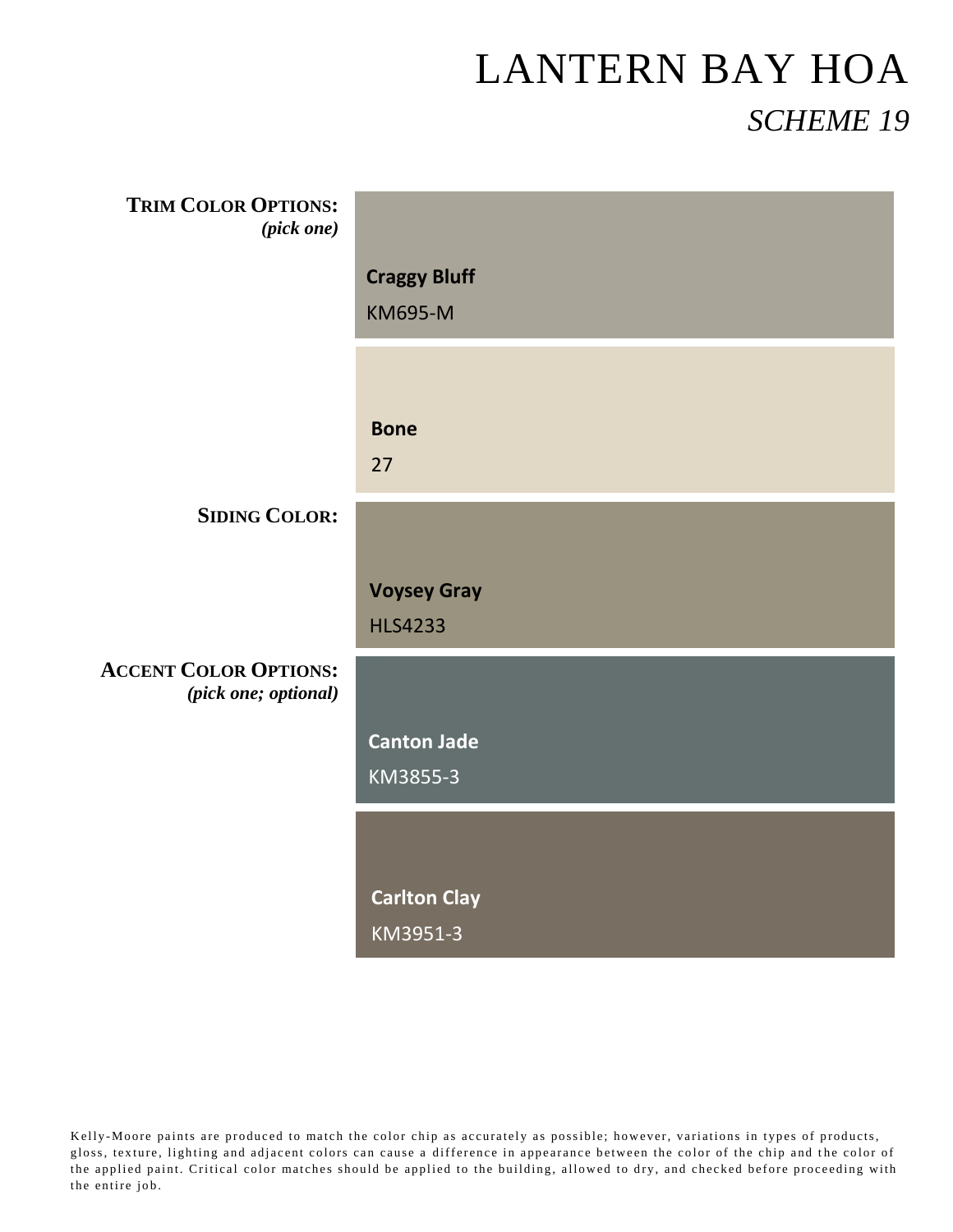| <b>TRIM COLOR OPTIONS:</b><br>(pick one) |                         |
|------------------------------------------|-------------------------|
|                                          | <b>Payton's Car</b>     |
|                                          | KM3869-2                |
|                                          |                         |
|                                          |                         |
|                                          | <b>Angel Cloud</b>      |
|                                          | OW237-1                 |
| <b>SIDING COLOR:</b>                     |                         |
|                                          | <b>Tropical Straw</b>   |
|                                          | KM3987-1                |
| <b>ACCENT COLOR:</b><br>(optional)       |                         |
|                                          | <b>Long View Garden</b> |
|                                          | KM3870-3                |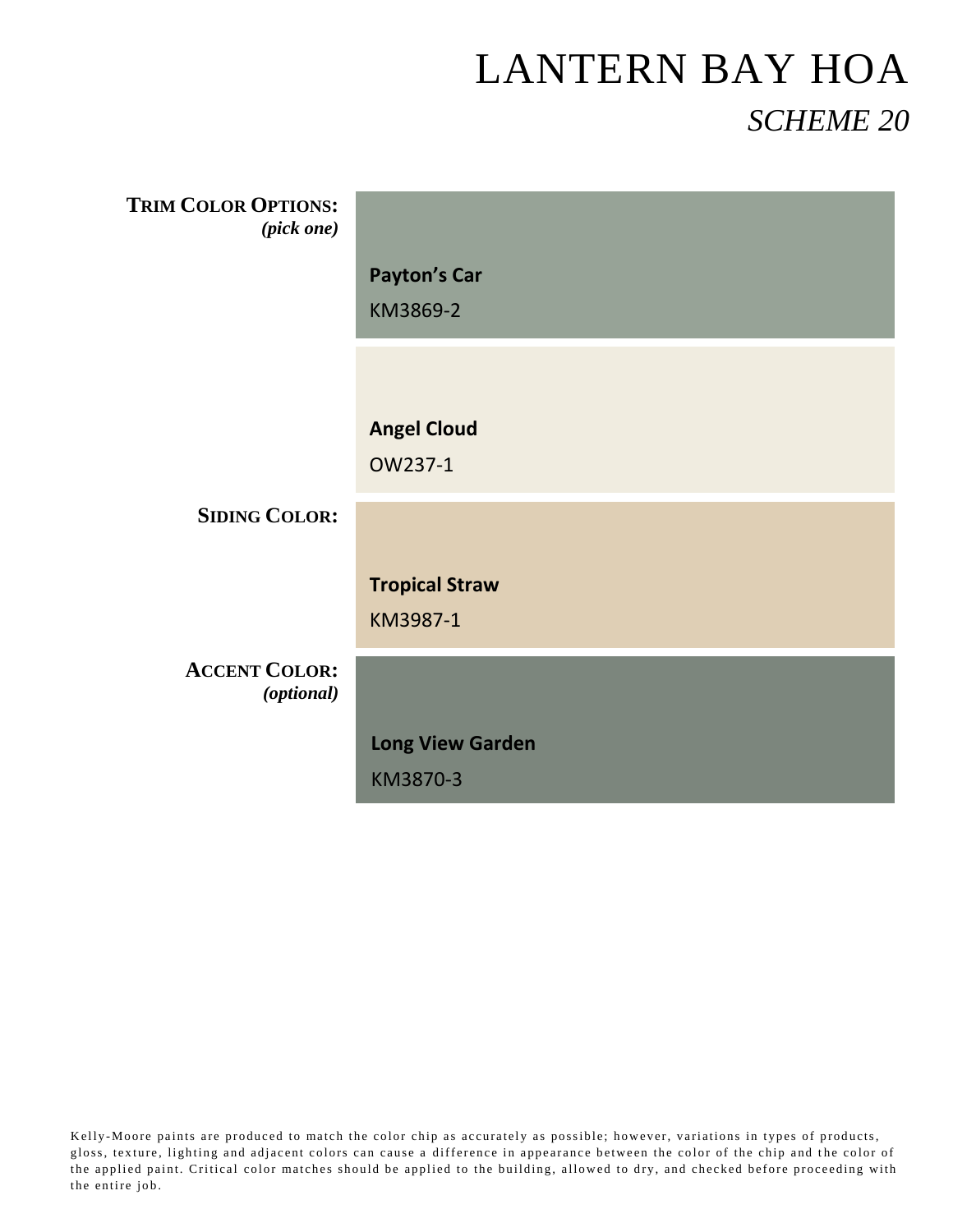| <b>TRIM COLOR OPTIONS:</b><br>(pick one)             |                       |
|------------------------------------------------------|-----------------------|
|                                                      | Daddy-O               |
|                                                      | <b>HLS4260</b>        |
|                                                      |                       |
|                                                      | <b>Taravel</b>        |
|                                                      | OW236-1               |
| <b>SIDING COLOR:</b>                                 |                       |
|                                                      | <b>Beach Bum</b>      |
|                                                      | KM3964-1              |
| <b>ACCENT COLOR OPTIONS:</b><br>(pick one; optional) |                       |
|                                                      | <b>Table Mountain</b> |
|                                                      | <b>KM510-D</b>        |
|                                                      |                       |
|                                                      | <b>Inness Sage</b>    |
|                                                      | <b>HLS4253</b>        |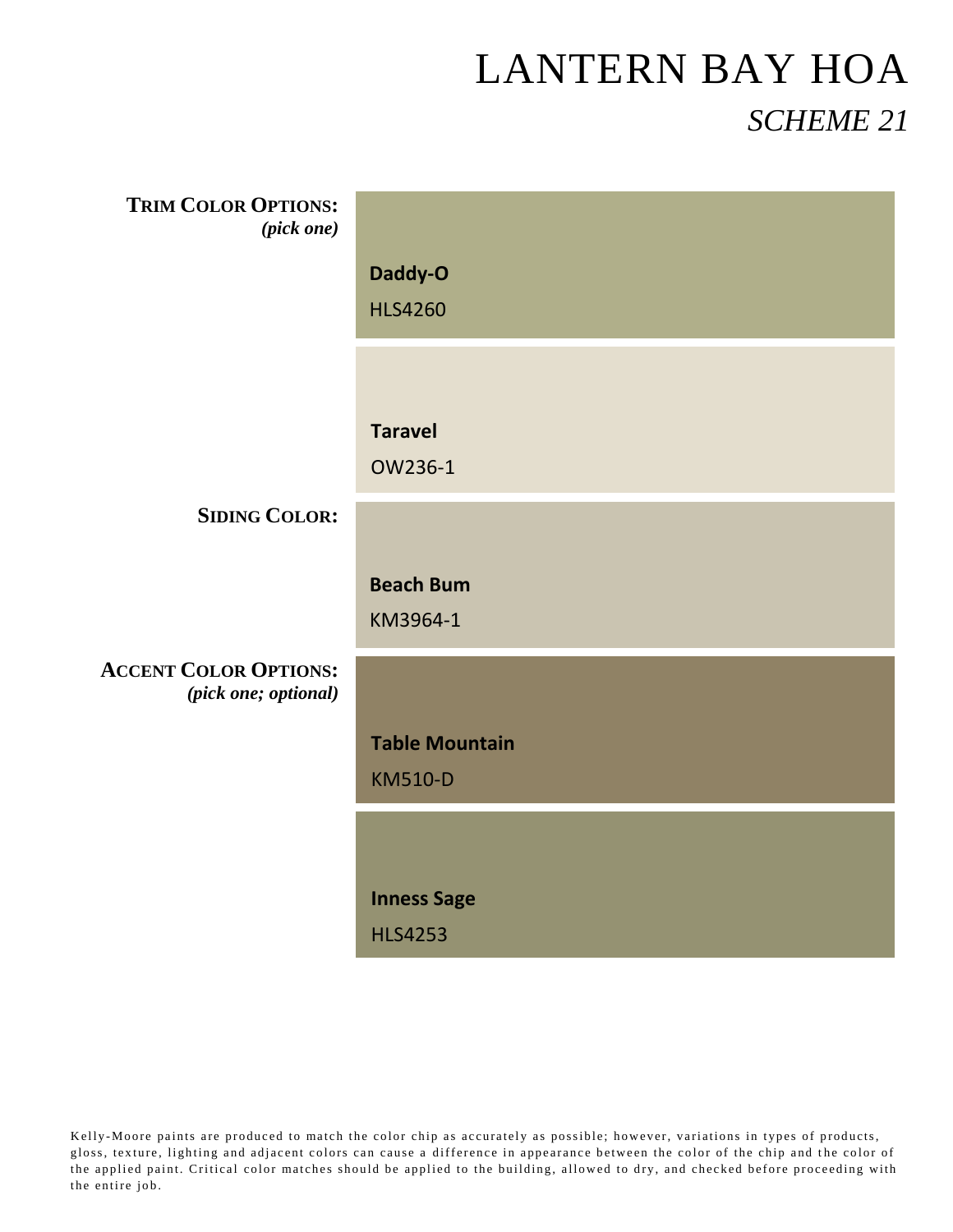| <b>TRIM COLOR OPTIONS:</b><br>(pick one)             |                                    |
|------------------------------------------------------|------------------------------------|
|                                                      | <b>Palomino Pony</b><br>KM4020-1   |
|                                                      |                                    |
|                                                      | <b>Oyster</b>                      |
|                                                      | 26                                 |
| <b>SIDING COLOR:</b>                                 |                                    |
|                                                      | Lescamela Vanilla<br>KM4182-3      |
| <b>ACCENT COLOR OPTIONS:</b><br>(pick one; optional) |                                    |
|                                                      | <b>Bernard Beach</b>               |
|                                                      | KM4013-2                           |
|                                                      |                                    |
|                                                      | <b>Cranberry Craze</b><br>KM4200-5 |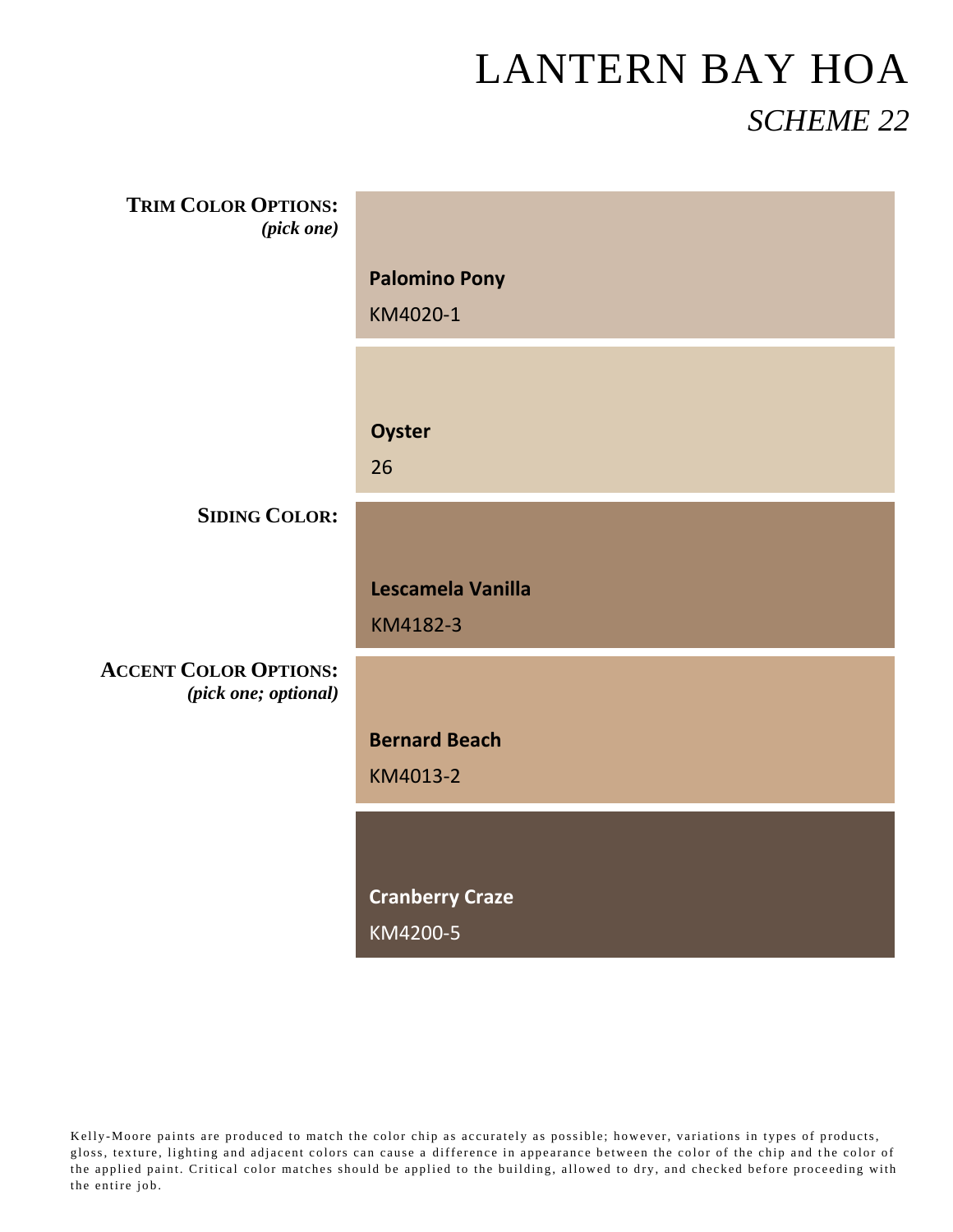| <b>TRIM COLOR OPTIONS:</b><br>$(pick \ one)$ |                         |
|----------------------------------------------|-------------------------|
|                                              | <b>Earthy Tan</b>       |
|                                              | KM4037-2                |
|                                              |                         |
|                                              | <b>Everglades</b>       |
|                                              | <b>KM713-M</b>          |
|                                              |                         |
|                                              | <b>Sandunia</b>         |
|                                              | KM4043-1                |
| <b>SIDING COLOR:</b>                         |                         |
|                                              |                         |
|                                              | <b>Caramel Mountain</b> |
|                                              | KM4015-3                |
| <b>ACCENT COLOR:</b><br>(optional)           |                         |
|                                              | <b>Cranberry Craze</b>  |
|                                              | KM4200-5                |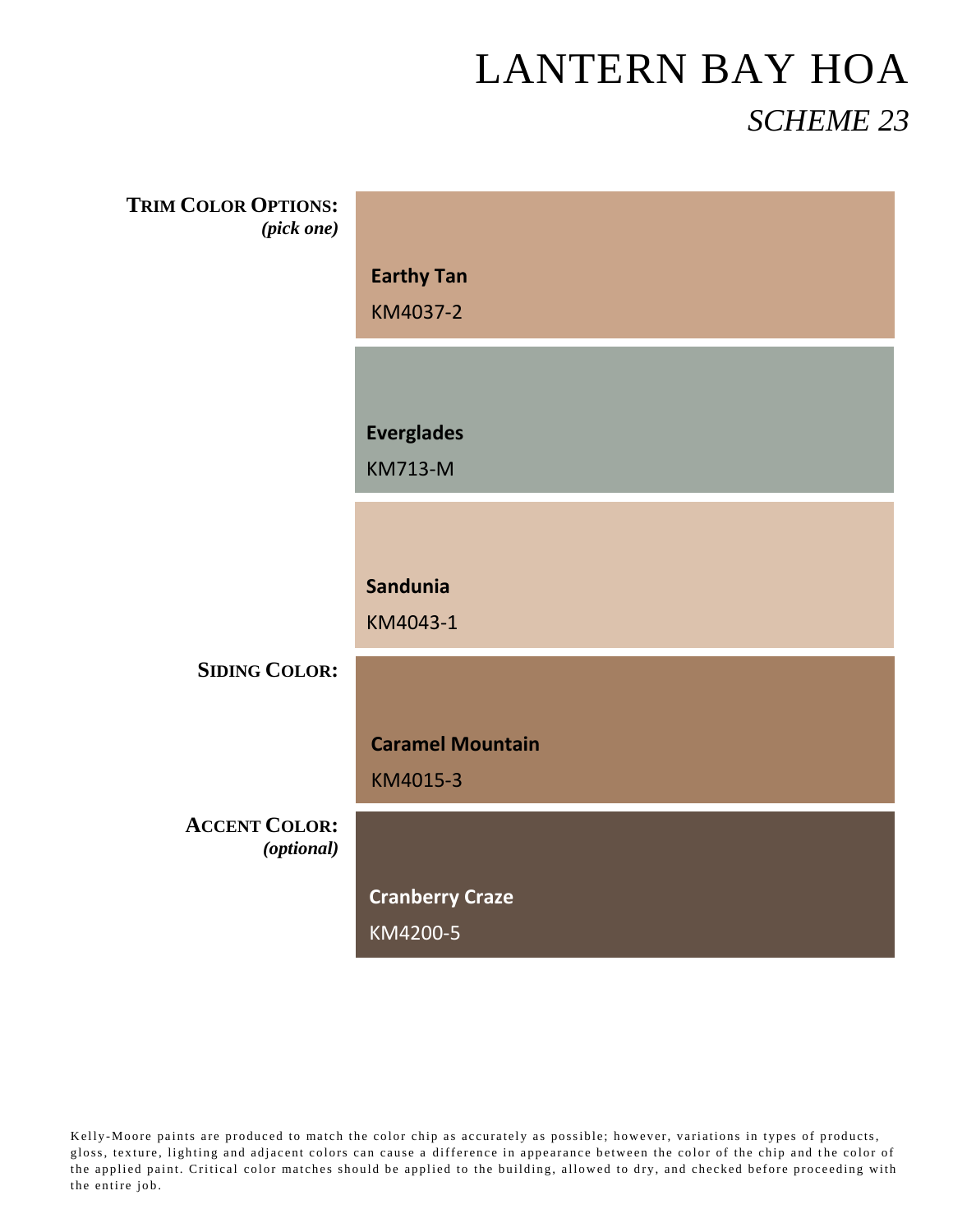| <b>TRIM COLOR OPTIONS:</b><br>$(pick \ one)$ |                        |
|----------------------------------------------|------------------------|
|                                              | <b>Barefoot Beach</b>  |
|                                              | KM3982-3               |
|                                              |                        |
|                                              | <b>Cloud of Cream</b>  |
|                                              | KM3993-1               |
| <b>SIDING COLOR:</b>                         |                        |
|                                              | <b>Pale Portabella</b> |
|                                              | KM3988-2               |
| <b>ACCENT COLORS:</b><br>(optional)          |                        |
|                                              | <b>Rocky Mountain</b>  |
|                                              | AC252-5                |
|                                              |                        |
|                                              | <b>Sandalwood Tan</b>  |
|                                              | KM3966-3               |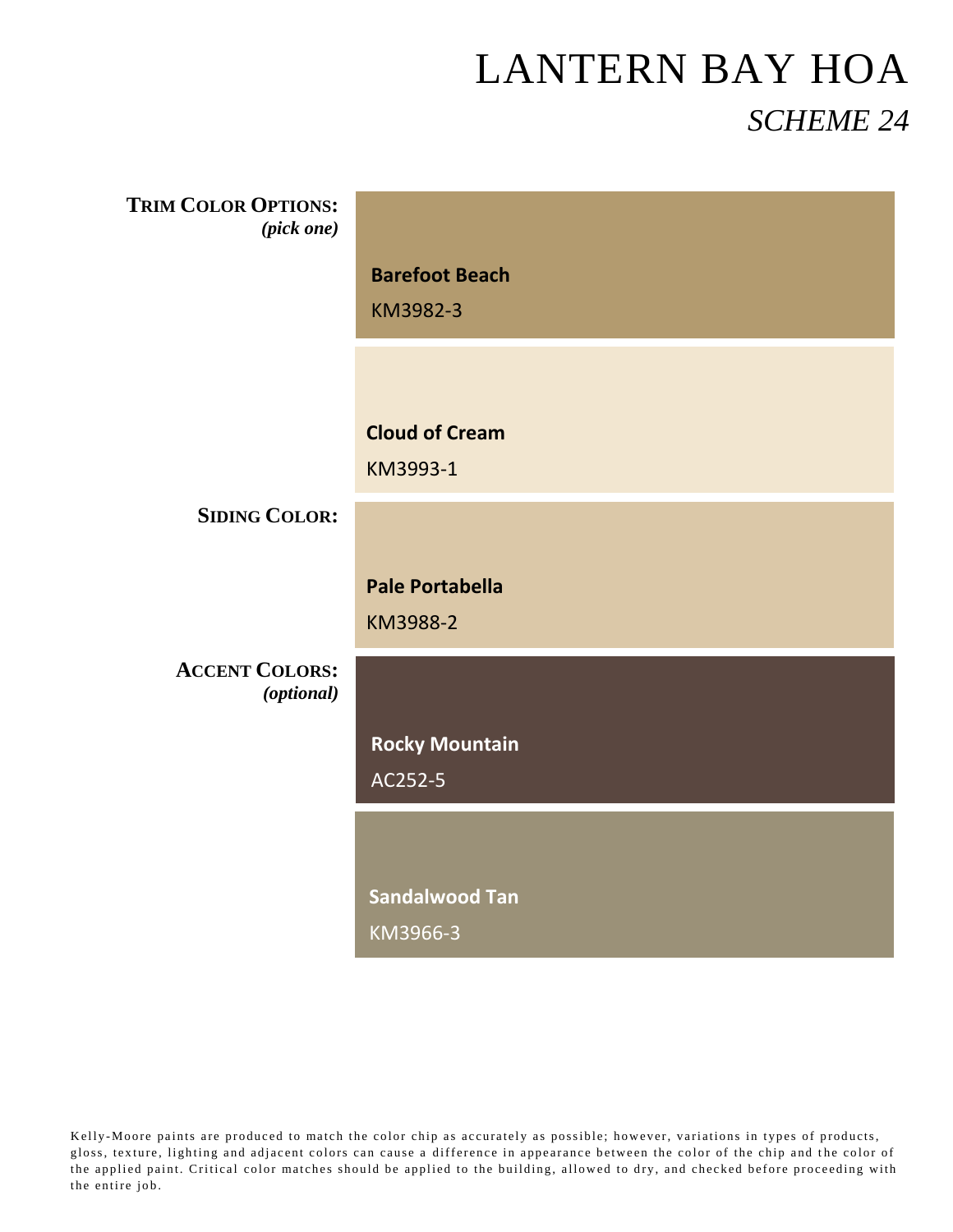| <b>TRIM COLOR OPTIONS:</b><br>$(pick \ one)$         |                                 |
|------------------------------------------------------|---------------------------------|
|                                                      | <b>Sand Castle</b>              |
|                                                      | KM3963-1                        |
|                                                      |                                 |
|                                                      | <b>Wishing Star</b><br>KM3914-1 |
| <b>SIDING COLOR:</b>                                 |                                 |
|                                                      | <b>Pools of Blue</b>            |
|                                                      | KM3853-2                        |
| <b>ACCENT COLOR OPTIONS:</b><br>(pick one; optional) |                                 |
|                                                      | <b>Kitty Kitty</b>              |
|                                                      | KM3792-5                        |
|                                                      |                                 |
|                                                      | La Marina                       |
|                                                      | 157                             |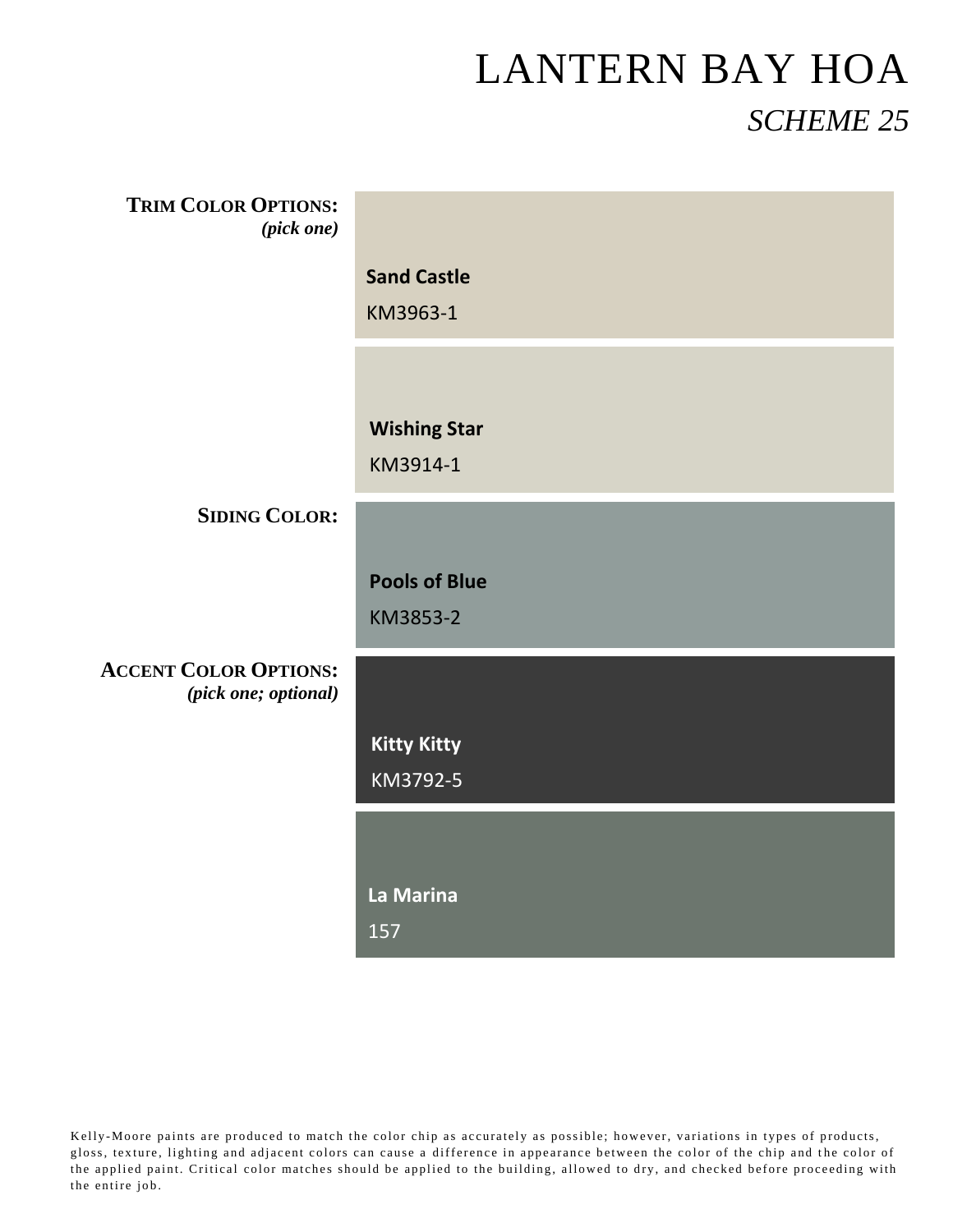| Jute                |
|---------------------|
| KM3940-1            |
|                     |
| <b>Bone</b>         |
| 27                  |
|                     |
|                     |
| <b>Tropical Tan</b> |
| KM3942-2            |
|                     |
| <b>Kitty Kitty</b>  |
| KM3792-5            |
|                     |
| Crème de Caramel    |
| KM3943-3            |
|                     |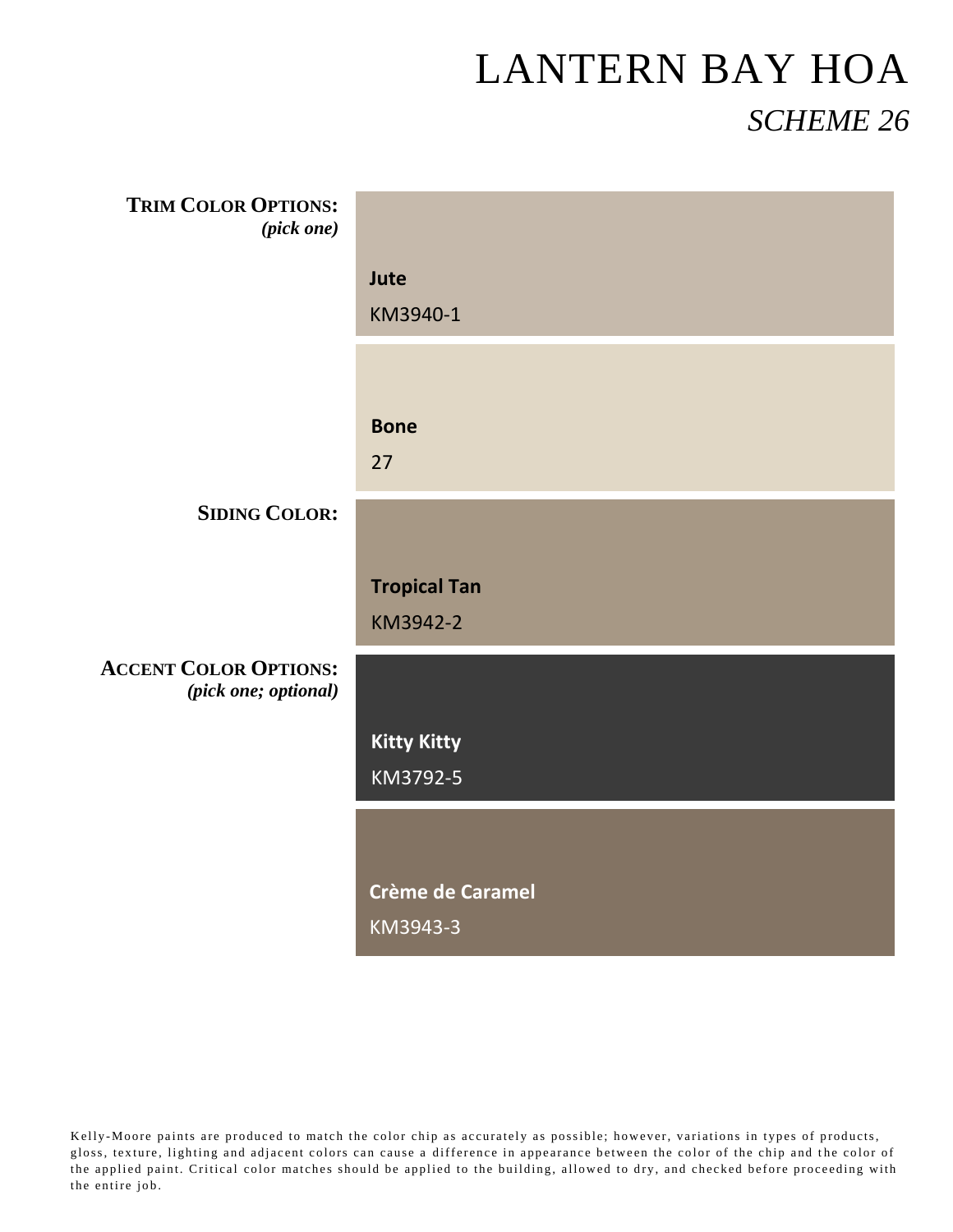| <b>TRIM COLOR:</b>                                   |                      |
|------------------------------------------------------|----------------------|
|                                                      |                      |
|                                                      | <b>Swiss Cream</b>   |
|                                                      | KM4021-2             |
| <b>SIDING COLOR:</b>                                 |                      |
|                                                      |                      |
|                                                      | <b>Pale Ivory</b>    |
|                                                      | KM3489-1             |
| <b>ACCENT COLOR OPTIONS:</b><br>(pick one; optional) |                      |
|                                                      | <b>Kitty Kitty</b>   |
|                                                      | KM3792-5             |
|                                                      |                      |
|                                                      |                      |
|                                                      | <b>Caramel Candy</b> |
|                                                      | KM4016-5             |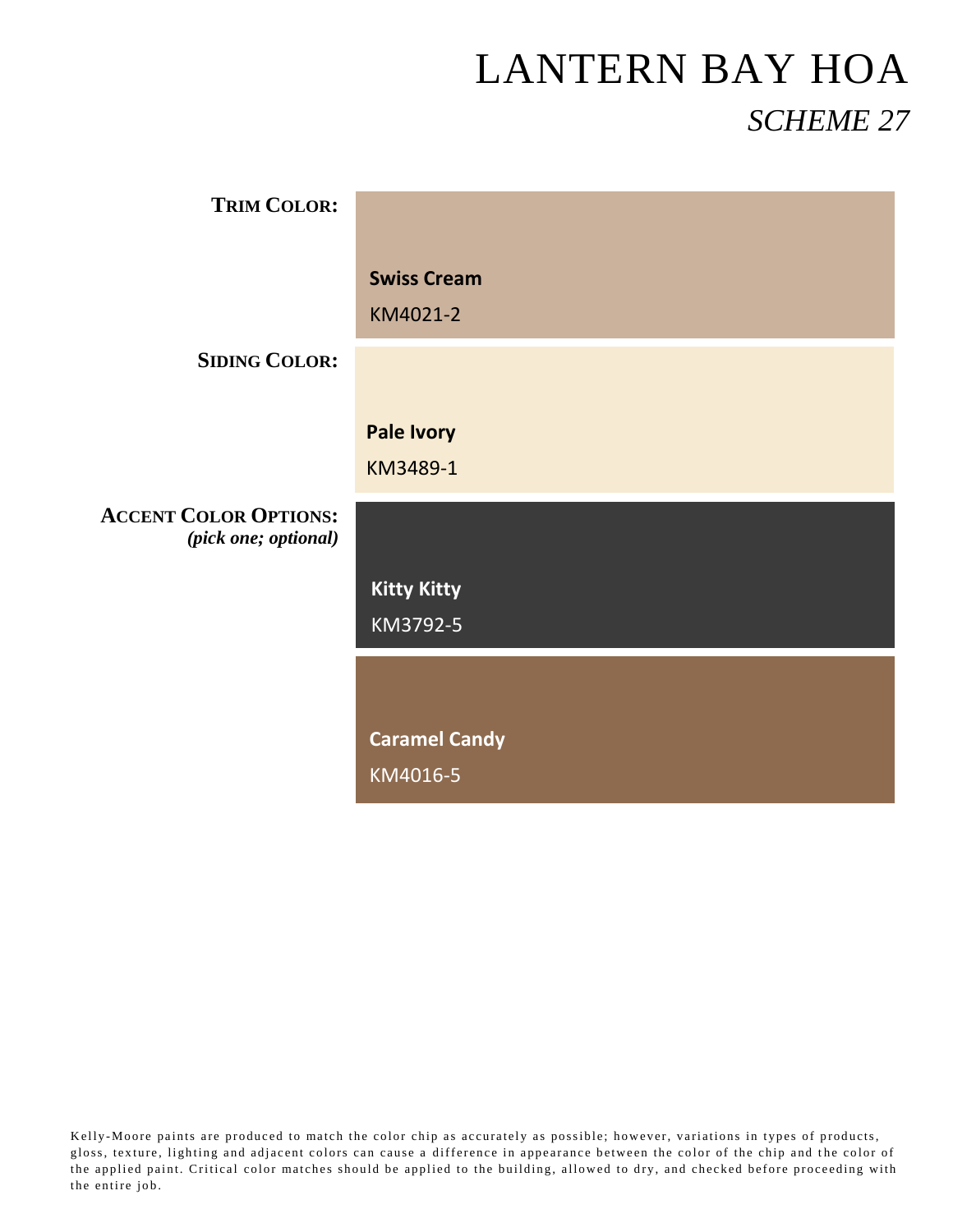| <b>TRIM COLOR OPTIONS:</b><br>(pick one)             |                                 |
|------------------------------------------------------|---------------------------------|
|                                                      | <b>Tropical Tan</b><br>KM3942-2 |
|                                                      |                                 |
|                                                      | <b>Bone</b>                     |
| <b>SIDING COLOR:</b>                                 | 27                              |
|                                                      | <b>Malibu Beige</b>             |
|                                                      | 216                             |
| <b>ACCENT COLOR OPTIONS:</b><br>(pick one; optional) |                                 |
|                                                      | <b>Castle Dale</b><br>KM3935-3  |
|                                                      |                                 |
|                                                      | <b>Tropical Tan</b><br>KM3942-2 |